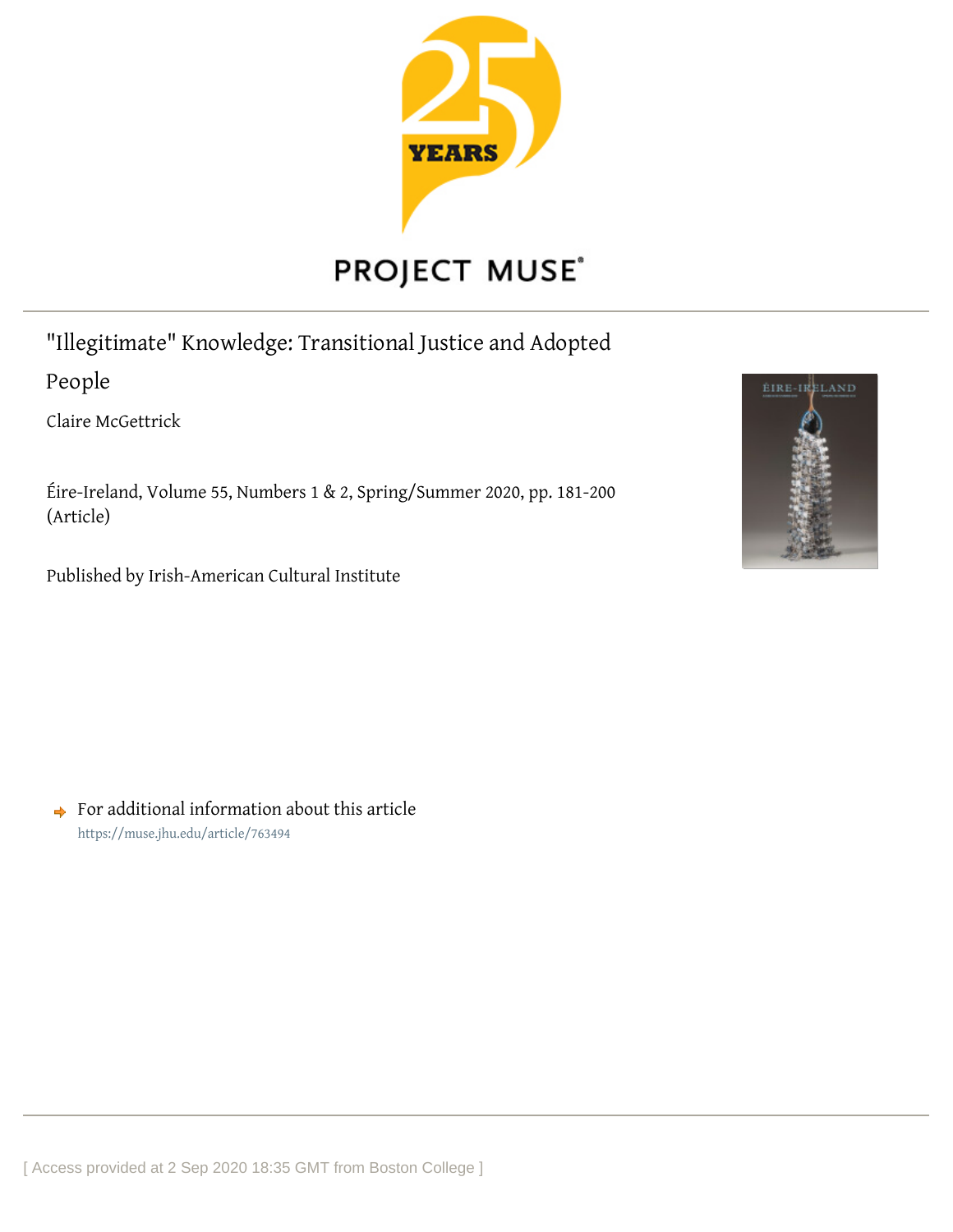# CLAIRE McGETTRICK "Illegitimate" Knowledge: Transitional Justice and Adopted People

Over the past two decades the Irish state has vigorously pursued a genealogical tourism strategy that encourages citizens at home and abroad to research their family histories.<sup>1</sup> Incentives include the provision of free online access to the 1901 and 1911 censuses; thousands of parish records; and historic birth, death, and marriage records. Concurrently, however, through a series of legislative and other obstacles the state impedes attempts by adopted people to access their personal data. Why are nonadopted people actively supported in the quest for family and personal information even as such searches are considered illegitimate for adopted people? This article explores Ireland's closed, secret adoption system, including various state proposals to legislate on information rights. It also considers the many obstacles that deter adopted people from constructing their own identity narratives and exposes the challenges they face in the campaign for adoption rights. I argue, moreover, that a sociological research paradigm offers a possible alternative to the emphasis on emotional damage evident in some fields of adoption research—and also suggest that transitional-justice principles might help the Irish nation to address this troubled legacy.

# Closed, Secret Adoption in Ireland

The history of adoption in Ireland is fraught with decades of stateinitiated barriers preventing adopted people from accessing their personal data.<sup>2</sup> Legal adoption was first introduced on 1 January 1953

<sup>.</sup> See, for example, "The Gathering Ireland," *Discover Ireland*, 2020, https:// www.discoverireland.ie/The-Gathering-Ireland.

<sup>.</sup> Such a closed, secret adoption system was not unique to Ireland.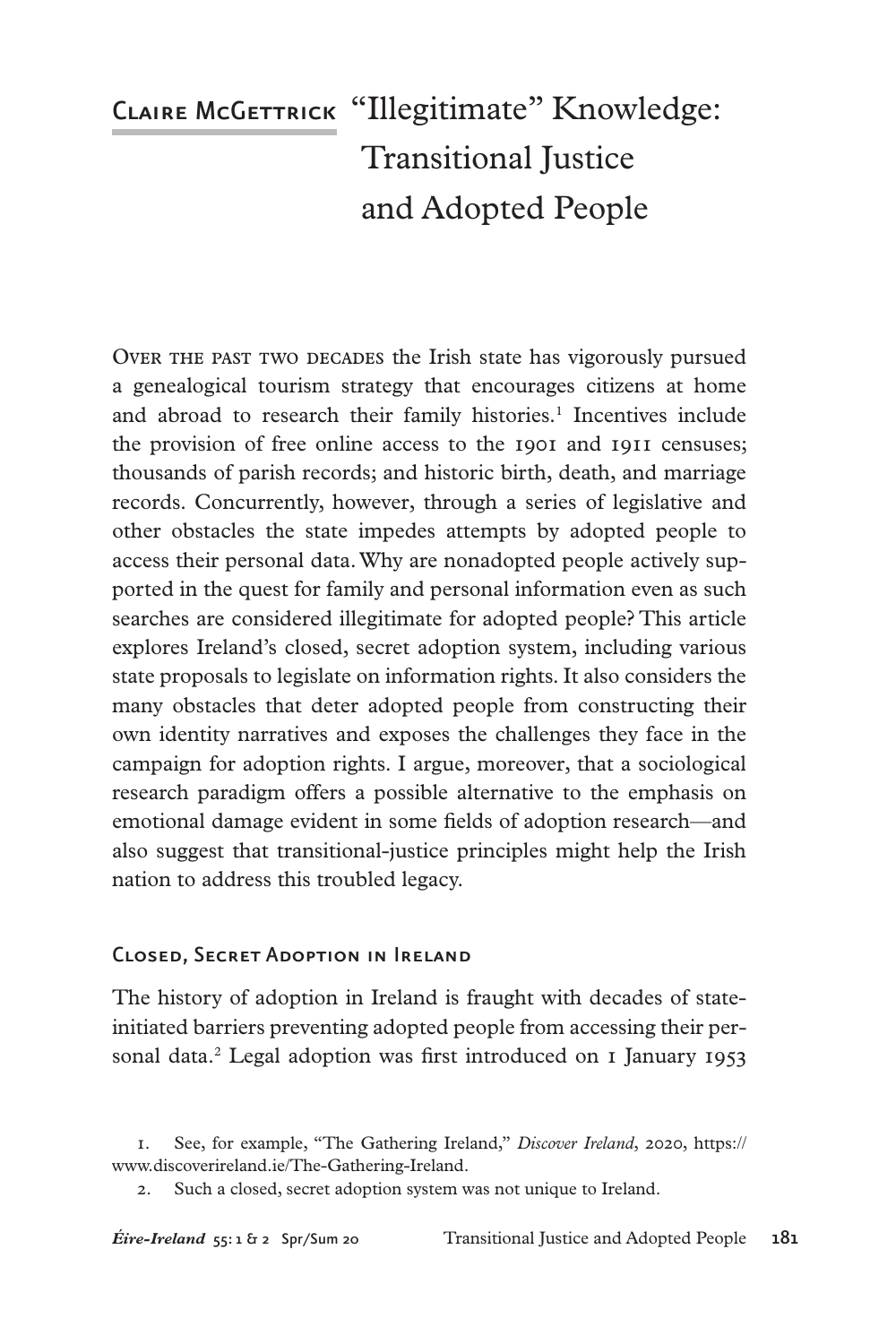when the Adoption Act (1952) came into force.<sup>3</sup> That legislation facilitated a legal and genealogical fiction that the adopted person had been born to her/his adoptive parents and provided for the transfer of parental responsibility of children born outside of marriage to eligible applicants. To ensure that the adopted child passed as the natural offspring of the adopting parents and to facilitate a "clean slate" with no interference from natural mothers, section  $24(a)$  of the act states that after an adoption order is made, the child is considered to have been born to the adopting parents.

Section  $22(5)$ , moreover, prohibits public viewing of the index making traceable the link between the register of adoptions and the corresponding entries in the register of births.<sup>4</sup> Under the Irish civil-registration system birth certificates have been public records since 1864, and members of the public can visit the General Register Office (GRO) research facility and view the registers of births, deaths, and marriages.<sup>5</sup> The index to the adopted children's register is also a public record available for inspection.<sup>6</sup> In practice, however, adopted people have no automatic right to their birth certificates and adoption files, and the absence of explicit statutory rights has resulted in ad-hoc policies and practices, often unprofessional and discriminatory. Witness testimony provided to the CLANN project depicts an obstructive system suspicious of adopted people making requests for information:

The . . . social worker . . . seemed more interested in finding out about my state of mind than in giving me information about my identity.

. Adoption Act (25/1952), *Electronic Irish Statute Book* (hereafter cited as *EISB*), http://www.irishstatutebook.ie/eli/1952/act/25/enacted/en/html.

. Ibid. An example of the preoccupation with interference from natural mothers can be found in Cecil J. Barrett, *Adoption: The Parent, the Child, the Home* (Dublin: Clonmore and Reynolds, 1952), 51–52.

. Registration of Births and Deaths (Ireland) Act (1863), 26 & 27 Vict. c.11; Department of Employment Affairs and Social Protection, "Search Room at the General Register Office (GRO)," *Rialtas na hÉireann/Government of Ireland*, 9 June 2020, https://www.welfare.ie/en/Pages/GRO\_Research.aspx.

. Through its website the Adoption Rights Alliance (http://adoption.ie) provides information to adopted people on how to obtain their birth certificates by a process of elimination using the civil-registration system and other data, such as nonidentifying information provided by adoption agencies, personal data obtained through subject-access requests under data-protection legislation and, more recently, information acquired through DNA testing.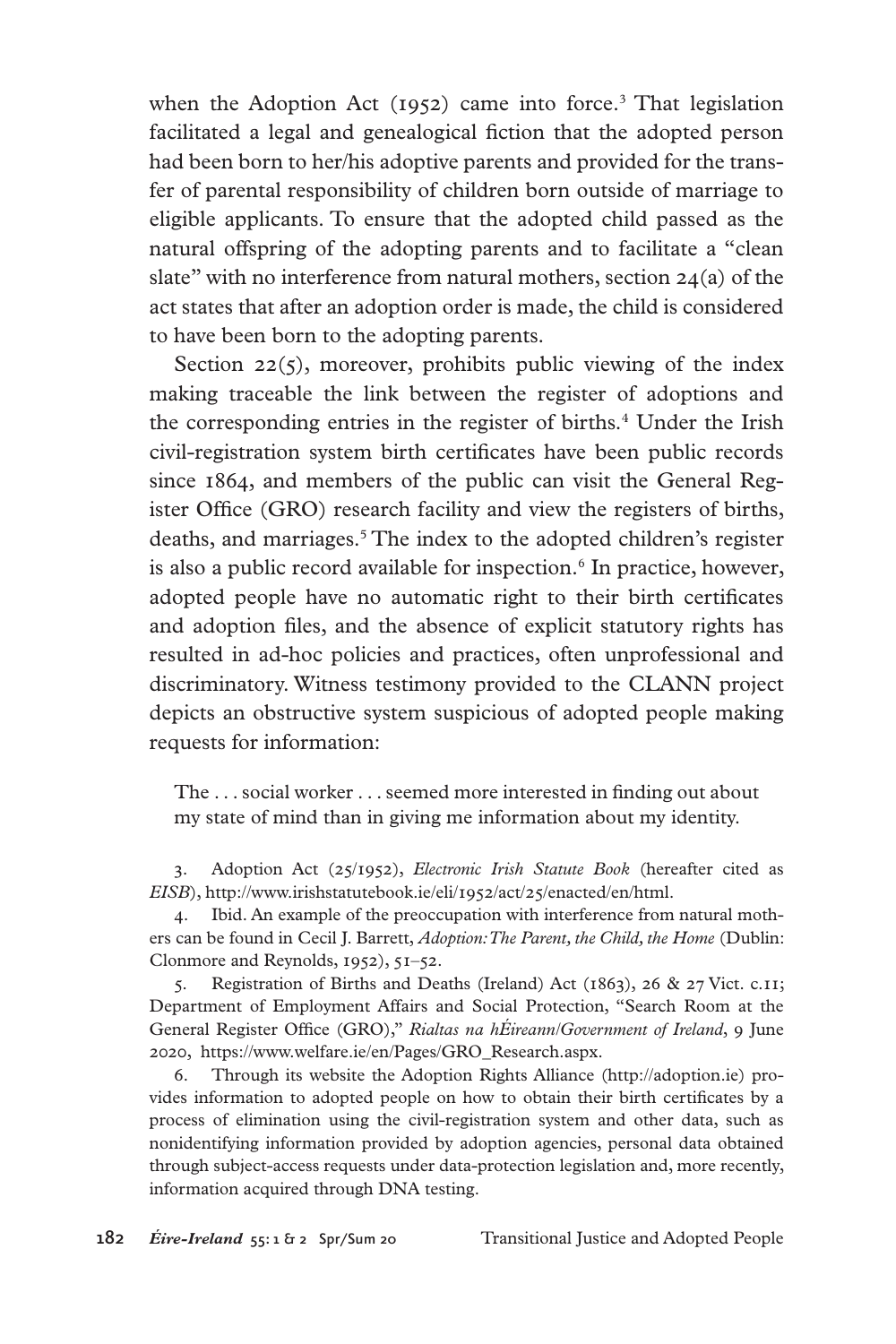I can honestly say that [the religious sister] made me feel like a criminal, someone unworthy of her time and attention.

I felt like I was treated as a threat to my mother, and that the social worker tried to keep us apart for as long as possible.

It has been the most daunting, depressing, miserable, and lonely search. I have faced umpteen brick walls, and I don't know how to express it. All I know is that it has worn me out.<sup>7</sup>

Although the first people adopted under the 1952 legislation came of age in 1970, the state failed to offer concrete proposals on information access until 2001, when the Department of Health and Children published a "draft scheme of a bill on adoption information and postadoption contact."8 Had it been enacted, the legislation would have facilitated access to birth certificates for adopted people. However, the bill also provided for a "contact veto" mechanism whereby natural mothers who did not want contact from their adult children could register a veto to this effect. Most significantly, adopted people acting in breach of the veto would be fined or imprisoned.<sup>9</sup> Mary Hanafin, then minister for children, declared that she hoped the proposed contact veto would provide reassurance that the legislation granting information rights would "not constitute a threat."10 In 2003 that draft scheme was published as part of an adoption-legislation con-

. Maeve O'Rourke, Claire McGettrick, Rod Baker, Raymond Hill, et al., *CLANN: Ireland's Unmarried Mothers and Their Children: Gathering the Data: Principal Submission to the Commission of Investigation into Mother and Baby Homes* (Dublin: Justice for Magdalenes Research, Adoption Rights Alliance, Hogan Lovells, 15 October 2018), pp. 88–89, 96, 105, http://clannproject.org/wp-content/uploads/Clann -Submissions\_Redacted-Public-Version-October-2018.pdf, archived at https://perma .cc/38CR-YLT2. The CLANN project testimonies informed a submission made by Justice for Magdalenes Research (JFMR) and Adoption Rights Alliance (ARA) to the Commission of Investigation into Mother and Baby Homes.

. Department of Health and Children, "Hanafin Announces New Draft Legislation on Adoption Information,"*An Roinn Sláinte/Department of Health*, 24 May 2001, https://health.gov.ie/blog/press-release/hanafin-announces-new-draft-legislation -on-adoption-information, archived at https://perma.cc/D3M5-KB7T.

. Department of Health and Children, *Heads of Proposed Adoption Information, Post-Adoption Contact, and Associated Issues Bill* (Dublin: Stationery Office, 2001).

. Department of Health and Children, "Hanafin Announces New Draft Legislation."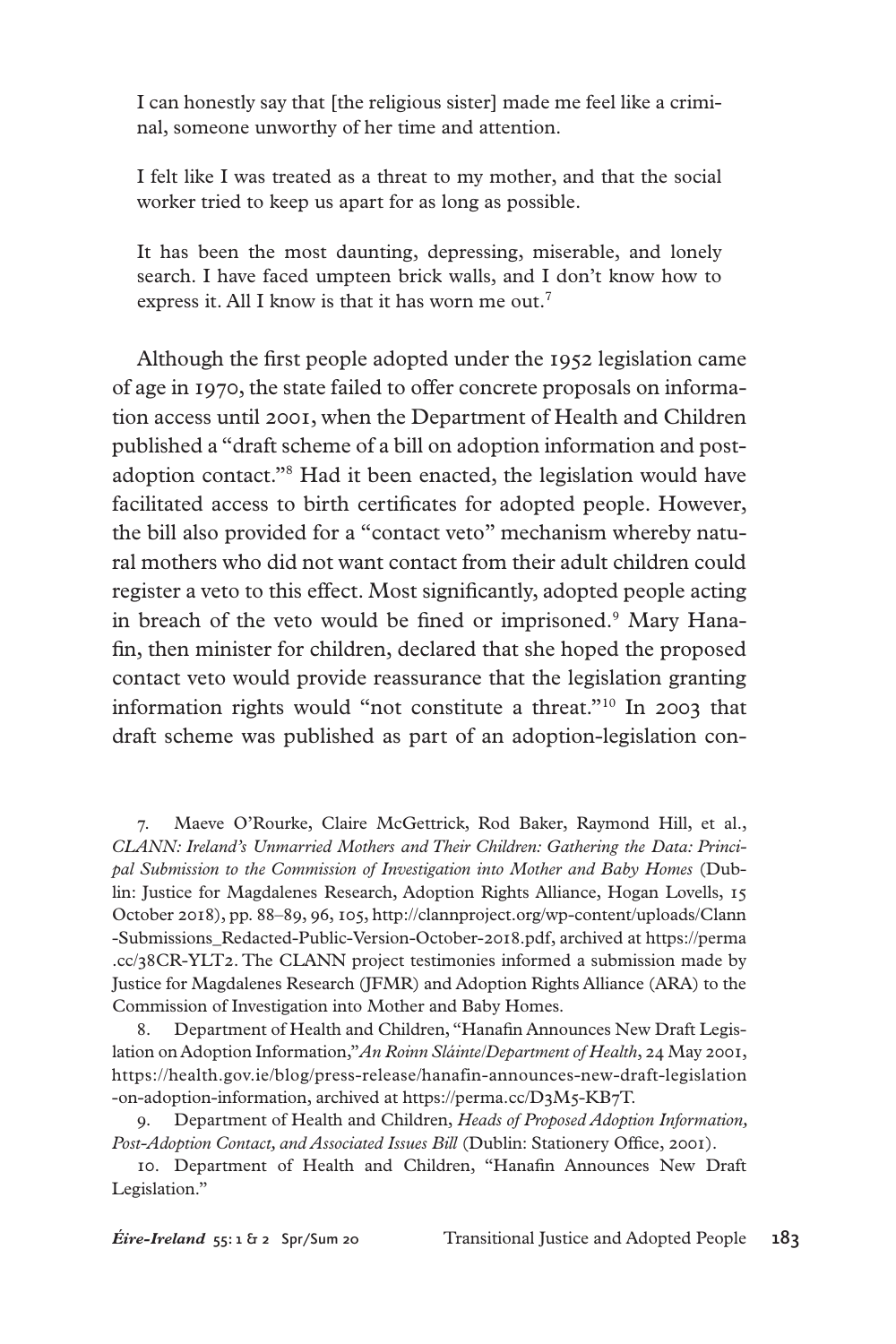sultation established to facilitate discussions on adoption reform.<sup>11</sup> After proposals to imprison adopted people who disregarded a contact veto were severely criticized, at the consultation's oral stage the new minister announced removal of this threat of criminalization.<sup>12</sup>

The 2001 information bill progressed no further, and in the years that followed, access to birth certificates for adopted people was repeatedly stalemated. The only concrete outcome of the consultation was the establishment in 2005 of the National Adoption Contact Preference Register (NACPR)—though it has never been placed on a statutory footing.13 The consultation had been designed to discuss the modernization of "all aspects of adoption legislation," yet information rights remained unachieved.14 In 2010 Ireland ratified the Hague Convention on Protection of Children and Cooperation in Respect of Intercountry Adoption, but the minister of the day refused to legislate for information rights in the Adoption Act  $(2010).$ <sup>15</sup> He claimed that "an effective administration system" (i.e., the NACPR) was already in place for the provision of information and tracing services, although testimony provided to the CLANN project disputes this assertion.16

In the wake of revelations about the deaths of children at the Tuam mother-and-baby home, the state once again turned its attention to adoption-information legislation.17 In July 2015 the Department of Children and Youth Affairs published the General Scheme and

. Department of Health and Children, *Adoption Legislation Consultation Discussion Paper* (Dublin: Stationery Office, 2003).

. Michael Brennan, "Laws Could 'Criminalise' Adopted Children," *Irish Examiner*, 23 July 2003, 10; Evelyn Ring, "Adopted Seeking Parents Not Criminal," *Irish Examiner*, 18 Oct. 2003, 4.

. Department of Health and Children, "Minister Brian Lenihan Launches the Adoption Board's National Adoption Contact Preference Register," *An Roinn Sláinte/Department of Health*, 30 March 2005, https://health.gov.ie/blog/press-release /minister-brian-lenihan-launches-the-adoption-boards-national-adoption-contact -preference-register, archived at https://perma.cc/4CMA-NBGG.

. Department of Health and Children, *Adoption Legislation*, 2.

. Adoption Act (21/2010), *EISB*, http://www.irishstatutebook.ie/eli/2010 /act/21/enacted/en/print.html; The Hague Conference on Private International Law, *Hague Convention on Protection of Children and Co-operation in Respect of Intercountry Adoption* (The Hague: The Hague Conference on Private International Law, 1993).

. Conall Ó Fátharta, "A Hidden Heritage," *Irish Examiner,* 20 April 2010, 8–9; O'Rourke et al., *CLANN*, 85-105.

. Dan Barry, "The Lost Children of Tuam," *New York Times*, 28 Oct. 2017.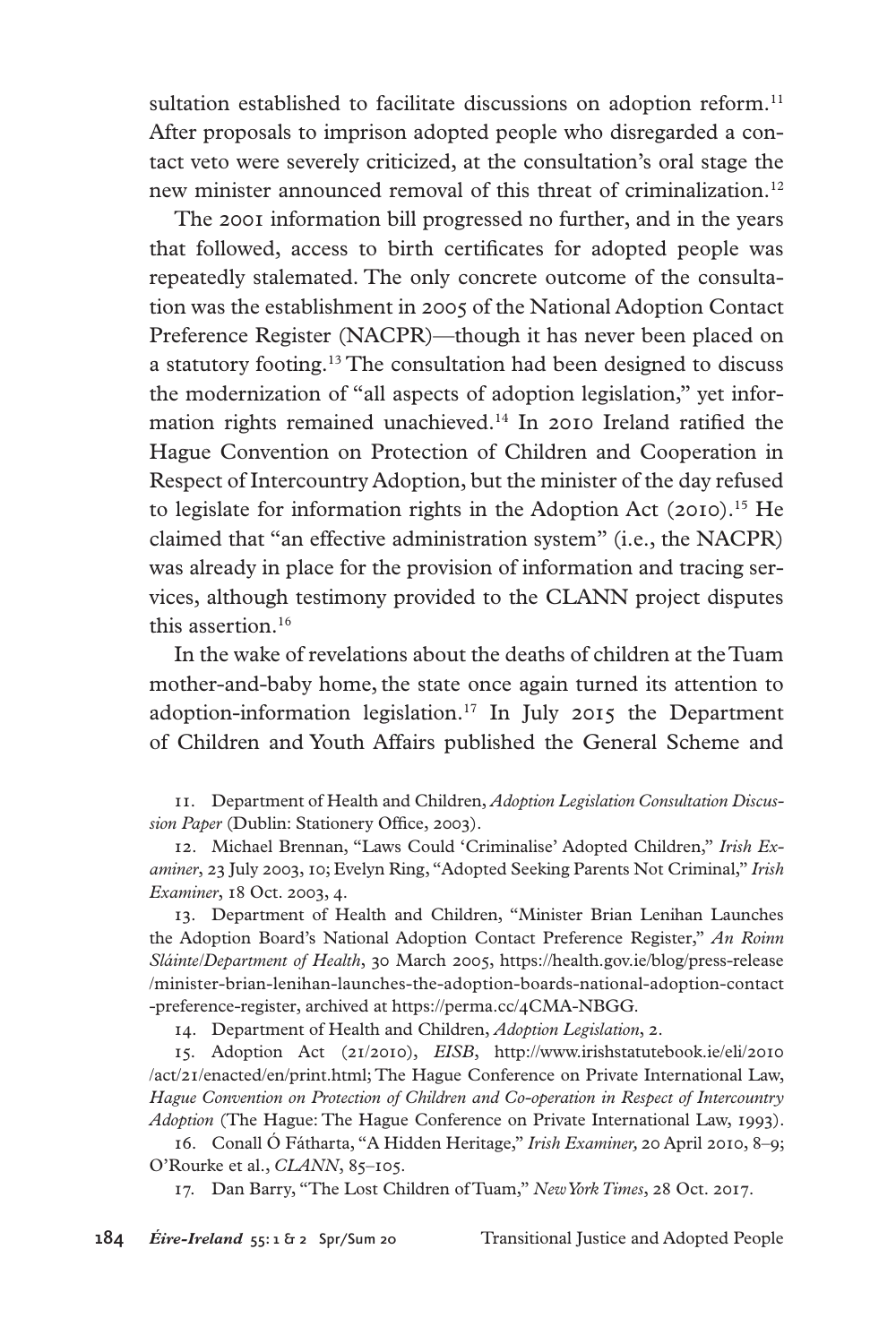Heads of the Adoption (Information and Tracing) Bill.<sup>18</sup> It included a requirement for adopted people to sign a statutory declaration that they would not attempt to contact their natural parent(s) directly as a condition of obtaining their birth certificate.<sup>19</sup> This proposed scheme also envisaged that there might be "a compelling reason, *such as may endanger the life of a person*, for not disclosing . . . information" to an adopted person.<sup>20</sup> Although the scheme was widely criticized, nonetheless the new minister for children brought forward virtually identical proposals under the Adoption (Information and Tracing) Bill (2016).21 This bill was also rejected by advocacy groups*.* 22

The 2016 bill lay dormant until mid-2018, when adoption came under the spotlight once more as Tusla (Ireland's child and family agency) announced it had identified 126 illegal adoptions in records that were transferred to it by a former adoption society.<sup>23</sup> Advocacy groups continued to object to the bill, and in February 2019 the minister obtained cabinet approval to amend the legislation.<sup>24</sup> In June 2019 the minister signaled her intent to legislate for a new administrative system whereby Tusla would attempt to contact both natural parents when an adopted person requests access to their birth certifi-

. Department of Children and Youth Affairs, "Minister Reilly Publishes Adoption Information and Tracing Legislation," Press Release, 27 July 2015.

. Department of Children and Youth Affairs, *Heads and General Scheme of the Adoption (Information and Tracing) Bill, 2015* (Dublin: Stationery Office, 2015).

. Ibid., 55. Emphasis added. Minister Reilly referred the heads of bill to the Oireachtas Joint Committee on Health and Children for prelegislative scrutiny. When its work was completed, the committee said that "based on the weight of evidence and the legal submissions received from witnesses, the committee [could] find no convincing reason for the inclusion of a statutory declaration in the bill." See Oireachtas Joint Committee on Health and Children, *Report on the Pre-legislative Scrutiny of the General Scheme and Heads of the Adoption (Information and Tracing) Bill* (Dublin: Stationery Office, 2015), 12.

. Adoption (Information and Tracing) Seanad Bill (100/2016), *Tithe an Oireachtais/Houses of the Oireachtas*, https://www.oireachtas.ie/en/bills/bill/2016/100.

. Adoption Rights Alliance, *Briefing Note and Amendments to Adoption Information and Tracing Bill, 2016* (Dublin: Adoption Rights Alliance, 2019).

. Conall Ó Fátharta and Elaine Loughlin, "Thousands May Have Been Illegally Adopted," *Irish Examiner,* 30 May 2018.

. Claire McGettrick, "'Old Ireland' Still Exists for Adoptees," *Irish Examiner,*  2 June 2018; Conall Ó Fátharta, "Adoption Bill's Privacy Provisions to Be Revised," *Irish Examiner,* 27 Feb. 2019.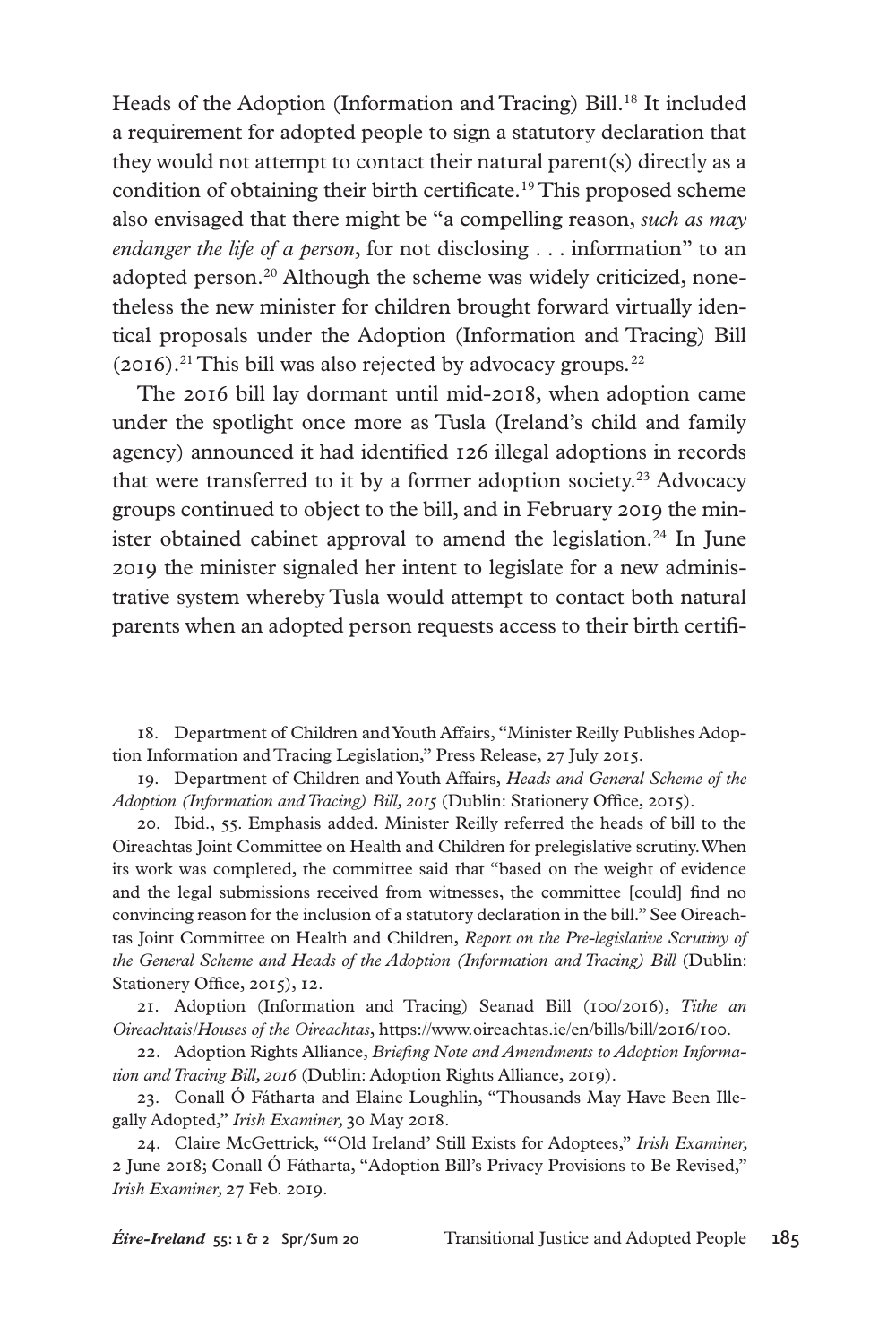cate and other personal data.<sup>25</sup> Under the new proposals natural parents who opposed the release of information had a right to a hearing before the Adoption Authority of Ireland (AAI), which would then make a decision balancing the rights of everyone concerned.<sup>26</sup> Activist groups, including the Adoption Rights Alliance (ARA), raised concerns about the AAI hearings and characterized the proposals as "a grave interference with the privacy of both natural parents and adopted people."27 The ARA engaged in an intensive two-week consultation process with the minister and other members of parliament.28 Additionally, ARA launched an email campaign calling on adopted people, natural family members, and the general public to contact members of parliament about the bill.<sup>29</sup> The *Irish Examiner* reported that over 650 emails were received by the office of the minister for children, and on 19 June 2019 the minister announced that committee stage of the bill would be deferred pending a consultation process.30

Whether such a consultation process took place is unclear; however, in November 2019 the minister circulated four "options for a legislative pathway" on the 2016 adoption bill.<sup>31</sup> Under the first two

. "Adoption (Information and Tracing) Bill, 2016: Committee Stage," *Seanad Debates*, 266 (12 June 2019), 2. This bill was initiated in the Seanad. It has yet to be debated in the Dáil.

26. Ibid., 2.

. Adoption Rights Alliance, "Adoption Rights Alliance Incredulous at Progression of Deeply Discriminatory Bill," *Adoption Rights Alliance*, 8 June 2019, http:// adoption.ie/wp-content/uploads/2019/06/ARA-press-release-08-06-19.pdf, archived at https://perma.cc/76J5-8ZNH. See also Caitríona Palmer, "The State Demonises Adoptees as a Threat to Their Natural Parents," *Irish Times*, 28 June 2019, and Claire McGettrick, "Zappone's Haste Risks Further Offending Adopted People," *Irish Examiner*, 14 June 2019.

. See, for example, Claire McGettrick, Susan Lohan, Mari Steed, and Angela Murphy, *Letter to TDs and Senators* (Dublin: Adoption Rights Alliance, 2019).

. Adoption Rights Alliance, "Adoption Bill: Previous News," *Adoption Rights Alliance*, 2019, http://adoption.ie/adoption-bill-previous-news, archived at https:// perma.cc/9ET6-FWCQ.

. Conall Ó Fátharta, "Adoptees Write to Zappone to Express Disgust," *Irish Examiner,* 17 Aug. 2019; "Adoption, Information and Tracing: Statements," (266 No. 5), *Seanad Debates*, 19 June 2019, *EISB*, https://www.oireachtas.ie/en/debates/debate /seanad/2019-06-19/12.

. Department of Children and Youth Affairs, *Adoption (Information and Tracing) Bill, 2016: Options for Consideration, 5 November 2019* (Dublin: Stationery Office, 2019).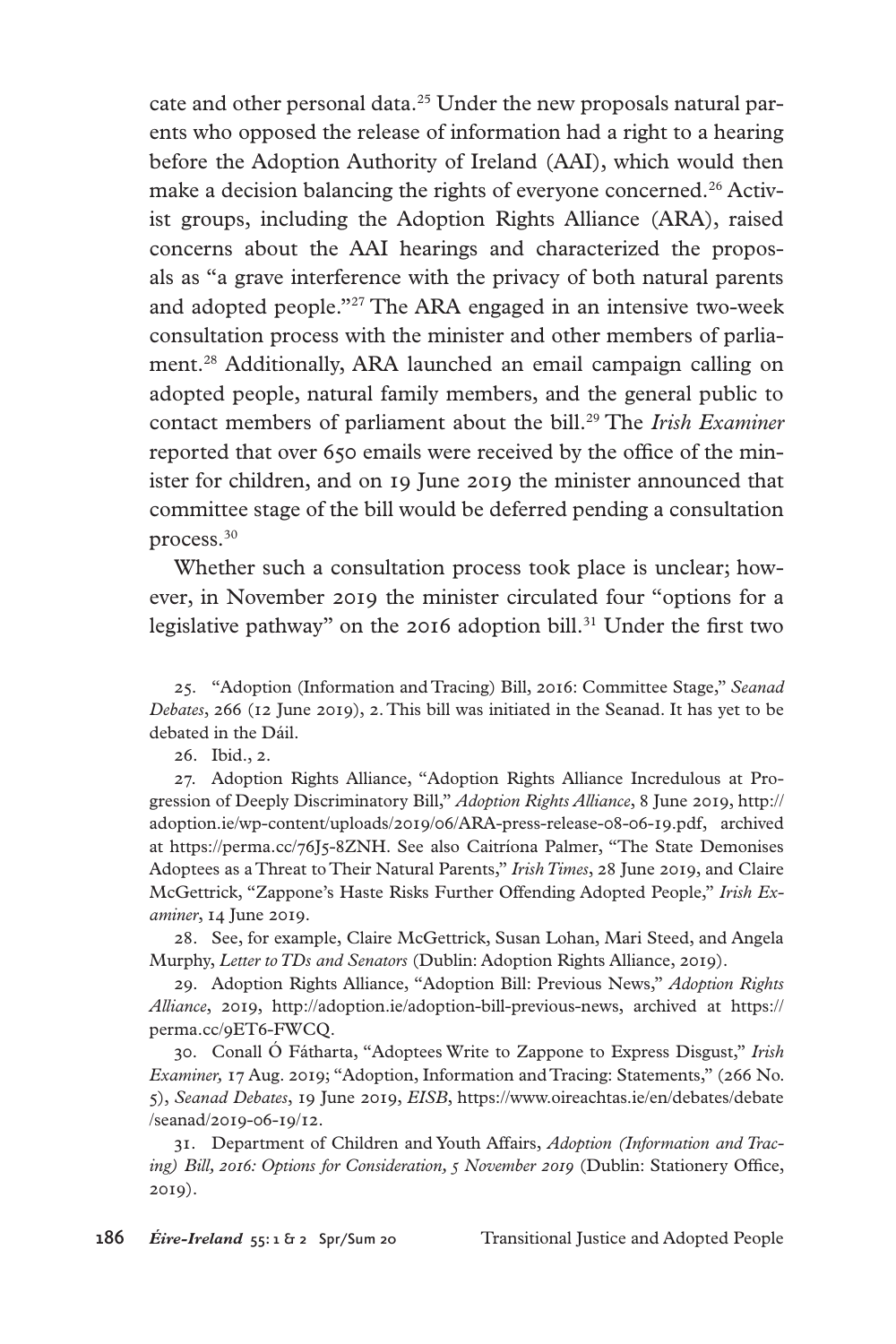options the bill would proceed in its entirety, with "a presumption in favour" of the release of information to adopted people under option two. The third and fourth options provided for the safeguarding of records, while option three also included a statutory tracing service and put the National Adoption Contact Preference Register on a statutory footing. Meanwhile, ARA contacted the minister and other members of parliament with a draft adoption bill, supported by a legal opinion from leading legal academics, and the organization's new *Information Guide for Adopted People*. 32 In December 2019 the minister announced her intention to proceed with option three on the basis of responses received from stakeholders consulted on the four pathways.<sup>33</sup>

#### Information Rights or a Protective Service?

As evidenced above, the Irish state has consistently taken a punitive and restrictive approach to providing adopted people with their personal data. Rather than advocating reparation for a closed and secret adoption system, government proposals have framed adopted people as untrustworthy individuals from whom their mothers need to be protected. Examining the enactment and implementation of Section 26 of the UK Children Act (1975), which gave English and Welsh adopted people the right to access their birth certificates, provides useful context for Irish policy. If, on one hand, the 1975 act was "a

. Conor O'Mahony, Fred Logue, Maeve O'Rourke, et al., *Opinion on the Application of the Irish Constitution and EU General Data Protection Regulation to the Adoption (Information and Tracing) Bill, 2016, and the Government's "Options for Consideration" Dated 5th November 2019* (n.p.: 2019), http://adoption.ie/wp-content/uploads /2019/11/OMahoney\_Logue\_ORourke-Opinion.pdf, archived at https://perma.cc /WL2S-EW5F; Claire McGettrick et al., *Information Guide for Adopted People* (Dublin: Adoption Rights Alliance, 2019), http://adoption.ie/wp-content/uploads/2019/11 /ARA-Information-Guide\_Nov-2019.pdf, archived at https://perma.cc/YUE5-F87K; Adoption Rights Alliance, "Adoption Bill," *Adoption Rights Alliance*, http://adoption .ie/my-front-page/adoption-information-and-tracing-bill-2016, archived at https:// perma.cc/YXP3-GUMU.

. Department of Children and Youth Affairs, "Minister Zappone Announces Decision in Relation to Progressing the Adoption (Information and Tracing) Bill, 2016," *Rialtas na hÉireann/Government of Ireland*, 11 Dec. 2019, https://www.gov.ie /en/press-release/fdbb82-minister-zappone-announces-decision-in-relation-to -progressing-the-a, archived at https://perma.cc/RW66-NYQF.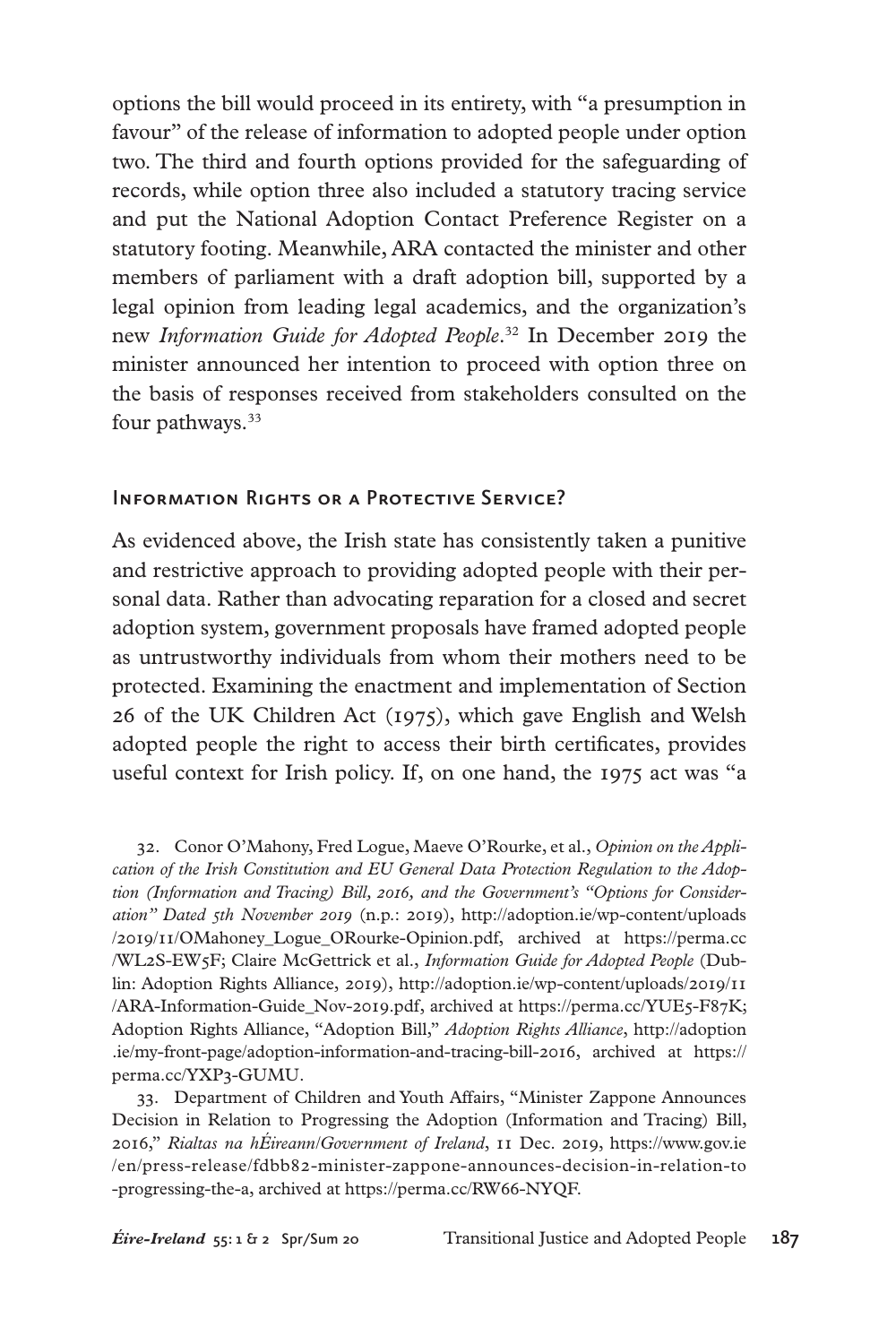law for the provision of information," Erica Haimes and Noel Timms argue that it was also conceived of as legislation protecting natural parents.34 Haimes (a sociologist) and Timms (a social-work professor) conducted a three-year study on the compulsory-counseling requirement under the legislation. This often-overlooked study is a hidden gem in adoption research; indeed, I argue that Haimes and Timms's approach remains largely unmatched in the field, and throughout this essay I highlight pertinent elements of their findings.

Adopted people are managed as a distinct social group in policy and practice. Haimes and Timms argue that in the UK context they are "made marginal by a set of social processes embodied in the structural arrangements for adoption," and similar treatment occurs in Ireland.35 They maintain that

adoption . . . presents problems for practitioners and for society as a whole. Consequently, adoptees also present a problem: we cannot place it or them easily. The uneasiness that is felt about the process is attributed to the individuals and extends to questioning their stability. In viewing adoptees potentially at least as damaged and in need of help, the psycho-pathological model attributes the uncertainty about adoption to the adopted people themselves.<sup>36</sup>

According to John Triseliotis, in the months prior to the enactment of the Children Act strong opposition developed to birth-certificate access, with some members of parliament portraying adopted people as potential "blackmailers."37 Supporters of this position argued that Section 26 raised the likelihood of adopted people destroying the lives of others, and maintained that requiring compulsory counseling prior to the release of birth certificates would provide "a check or restraint against possible hasty actions by adoptees."38 Indeed, as Triseliotis notes, when the law came into force, some elements of the media represented adopted people as "potentially vindictive 'sec-

. Erica Haimes and Noel Timms, *Adoption, Identity, and Social Policy: The Search for Distant Relatives* (Aldershot, UK: Gower, 1985), 19–21, 27.

38. Ibid.

<sup>.</sup> Ibid., 80.

<sup>.</sup> Ibid., 80–81.

<sup>.</sup> John Triseliotis, "Obtaining Birth Certificates," in *Adoption: Essays in Social Policy, Law, and Sociology,* ed. Philip Bean (London and New York: Tavistock, 1984), 46.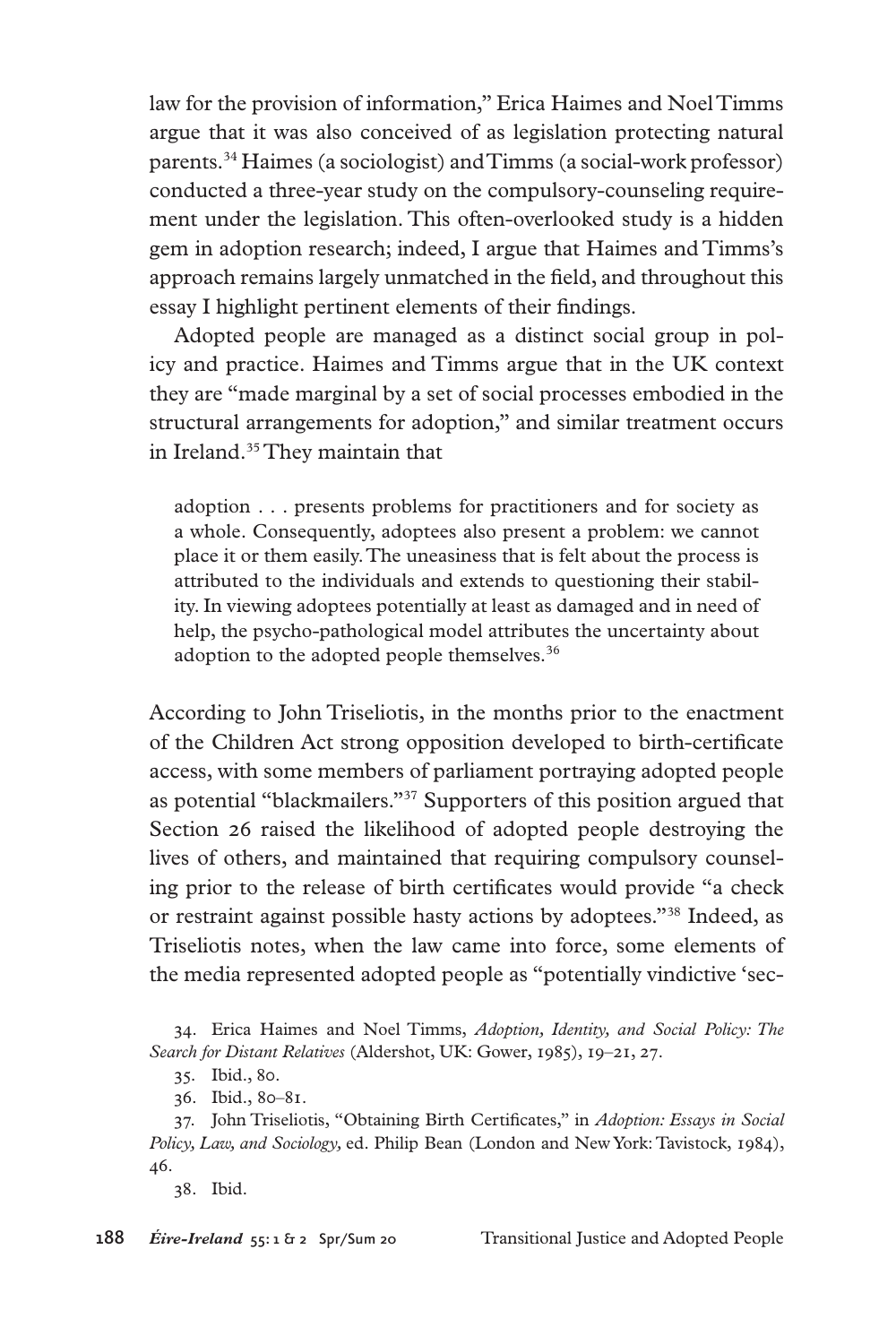ond class' citizens" and anticipated harassment of natural mothers.<sup>39</sup> However, in his analysis of the research carried out on the impact of the act, he reports that "the calamities anticipated by sections of the media, politicians, and some organizations have not materialized."40

This divergent treatment of adopted people extends to Ireland. Irish adopted people must use an extract from the Adopted Children's Register in lieu of a birth certificate. They are registered twice in the civil-registration system, $41$  once under their original identity in the register of births, and again in the index to the Adopted Children's Register under their adoptive identity, but they are denied access to the index linking the two registers. Adopted people are perpetually classified as children in the index to the Adopted Children's Register and are further infantilized by being placed under the remit of the Department of Children and Youth Affairs despite reaching the age of majority.42 And when they make subject-access requests under the General Data Protection Regulation (GDPR),<sup>43</sup> a significant effort is invested in redacting their files prior to release.

Fears associated with providing information rights to adopted people in Ireland today, as in the United Kingdom prior to 1975, rest on the mistaken belief that a release of records leads inevitably to an adopted person's decision to trace and contact natural family members and demand the right to a relationship.<sup>44</sup> In reality, however, information and actual contact remain separate issues; many choose to wait after obtaining their information before considering tracing their natural mothers.<sup>45</sup> Indeed, some adopted people who

39. Ibid.

. Ibid., 51.

. Unless they were illegally adopted and registered as the natural child of their adoptive parents.

. The Department of Justice had responsibility for adoption until 1983; however, at that point it was transferred to the Department of Health (which subsequently became the Department of Health and Children). See Justice (Transfer of Departmental Administration and Ministerial Functions) Order (S.I1982/327), *EISB*, http:// www.irishstatutebook.ie/eli/1982/si/327/made/en/print?q=S.I.+No.+327+of+1982.

. Prior to the introduction of the GDPR, these requests were made under the Data Protection Acts (1988–2018). Adoption records are exempt from freedom-ofinformation requests in Ireland.

. For further information on adoption myths and facts, see Adoption Rights Alliance, *Briefing Note*, 4–6.

. O'Rourke et al.*, CLANN*, 92.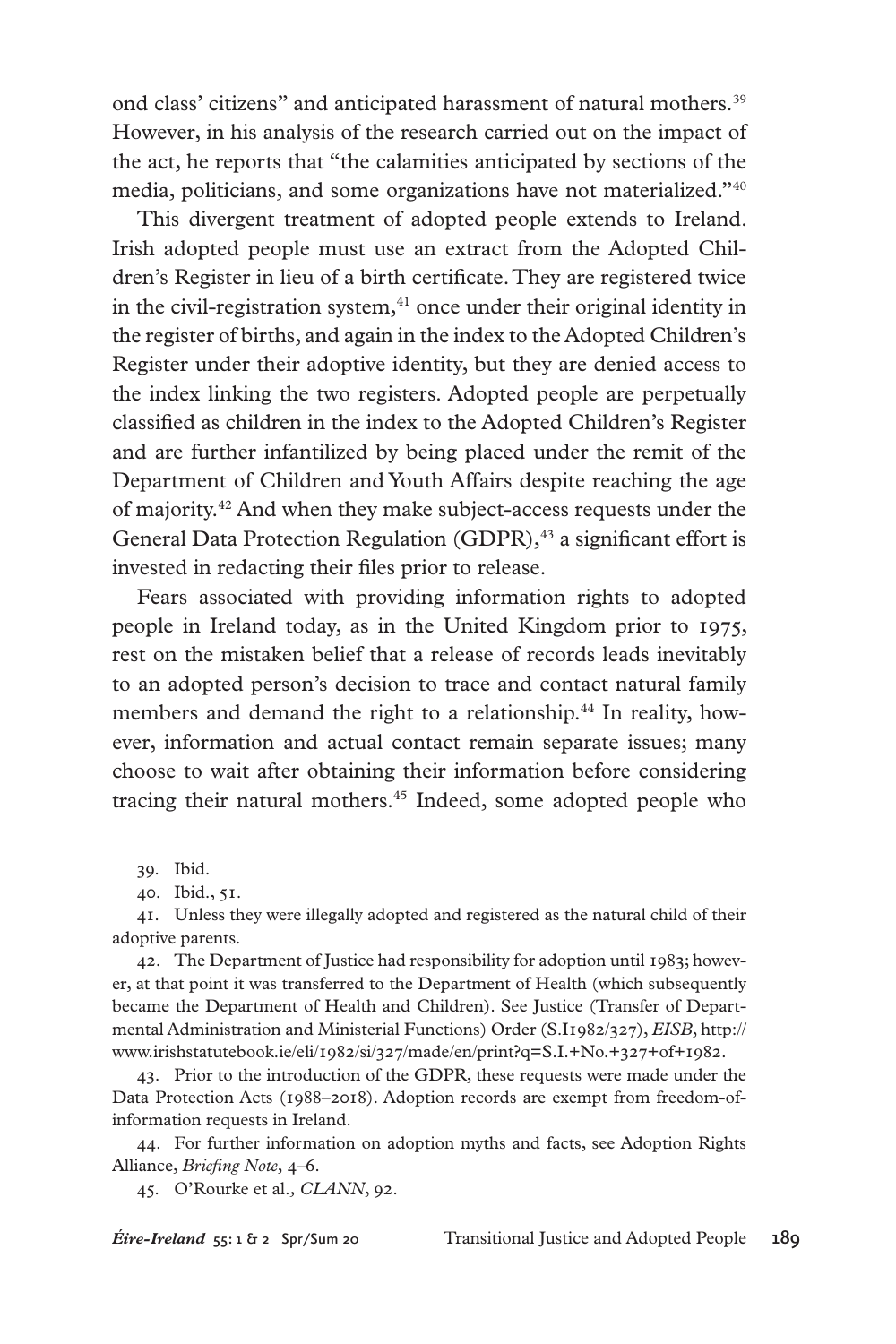have obtained information about themselves and their natural family choose not to make contact at all—and if they reach out, asserts Triseliotis, the vast majority of them act thoughtfully and discreetly.<sup>46</sup>

In their research on the counseling requirement under the Children Act, Haimes and Timms argue that focusing on adoption tracing can emphasize a "psychopathological image"; "instead of a picture of adoptees as 'psychological vagrants' rushing around looking for a new set of family relationships, a more rational picture is available: that is, of adoptees seeking to place themselves socially."47 These researchers maintain that adopted people are "seeking to place themselves in a narrative . . . in order to correct that part of their lives which gives them a marginal identity, that is, their ignorance about certain key people and events in their lives." Haimes and Timms also contend that the so-called search for identity can best be understood as "a desire for the *ability* to ask, without censure, about one's story and to ask others about their part in one's story."48 They further observe that adoption inquiries made by participants in their study prior to the 1975 act were "secretive, individual, and fragmentary," whereas afterward such inquiry was a legal and thus "socially sanctioned" procedure—helping to alleviate the shame they felt about being adopted.<sup>49</sup>

#### Adoption Narratives

With some notable exceptions cultural representations of adoption too often reflect extremes having little basis in reality.<sup>50</sup> But adopted persons who come of age under a closed and secret system lack the necessary facts about their personal stories and must depend on available versions of their experience. However, as Jo Woodiwiss warns, contemporary story-telling practices are dominated by a single narrative shaped by "therapeutic culture, pop-psychology, and self-help

. Triseliotis, "Obtaining Birth Certificates," 51.

- . Haimes and Timms, *Adoption*, 50.
- . Ibid., 51. Emphasis in original.
- 49. Ibid.

. See, for example, Caitríona Palmer, *An Affair with My Mother: A Story of Adoption, Secrecy, and Love* (Dublin: Penguin Ireland, 2016), and *Secrets and Lies,* directed by Mike Leigh (London: October Films, 1996), DVD.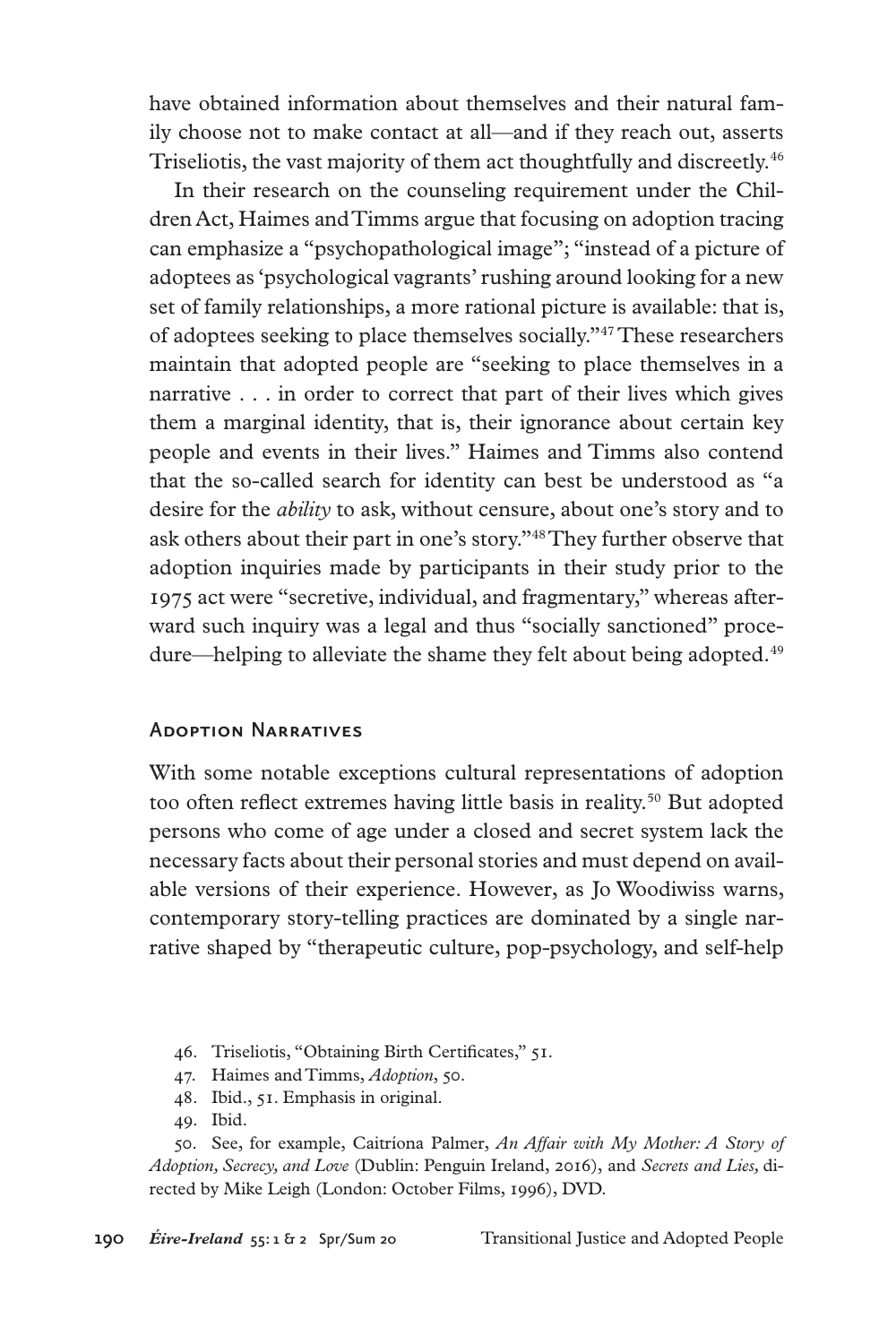literature."<sup>51</sup> In the absence of alternatives adopted people rely on popular adoption literature by authors such as Betty Jean Lifton and Nancy Newton Verrier not only to learn about the emotional aspect of adoption but also as a tool in constructing their own stories.<sup>52</sup> Such strategies are inherently problematic since in Lifton and Verrier's popular paradigm adopted people are susceptible to mental illness, drug abuse, crime, promiscuity, and a host of other manifestations of the "primal wound" or "cumulative adoption trauma."53 For Woodiwiss, then, popular self-help literature confronts readers "with a narrative framework . . . [that] makes it difficult to construct biographies that are not centered on damage."<sup>54</sup>

Heidi Marie Rimke, moreover, contends that such literature "exalts the individual over the social" and "ensures that norms of obligation, accountability, and responsibility continually turn the subject back on itself."<sup>55</sup> Her argument resonates with the Irish case; for example, on one hand the government has yet to publish the report of an examination of illegal adoptions, but on the other, the public has been assured that the people who are affected have been offered counseling.<sup>56</sup> Moreover, in April 2019 the Department of Children and Youth Affairs refused to publish the full report of the Collaborative Forum on Mother and Baby Homes, instead announcing a suite of "well-being supports" for people who were in these institutions.57 Whereas counseling and services are to be

. Jo Woodiwiss, "What's Wrong with Me? A Cautionary Tale of Using Contemporary 'Damage Narratives' in Autobiographical Life Writing," in *Writing the Self: Essays on Autobiography and Autofiction,* ed. Kerstin W. Shands, Giulia Grillo Mikrut, Dipti R. Pattanaik, and Karen Ferreira-Meyers (Huddinge, SE: Elanders, 2015), 184.

. See, for example, Betty Jean Lifton, *Lost and Found: The Adoption Experience* (New York: Dial Press, 1979); Nancy Newton Verrier, *The Primal Wound: Understanding the Adopted Child* (Baltimore: Gateway Press, 1993).

. Verrier, *Primal Wound*, 1; Betty Jean Lifton, *Journey of the Adopted Self: A Quest for Wholeness* (New York: Basic Books, 1994), 7, 92–93.

. Woodiwiss, "What's Wrong," 185. Also see Heidi Marie Rimke, "Governing Citizens through Self-Help Literature," *Cultural Studies* 14:1 (2000): 70–71.

. Rimke, "Governing Citizens," 62, 72.

. Jennifer Bray and Mark Hilliard, "Identifying People Adopted Illegally Is 'Slow Work', Says Tusla," *Irish Times*, 25 April 2019; Conall Ó Fátharta, "No Date for Report on Scoping Exercise," *Irish Examiner*, 16 Sept. 2019.

. Joe Little, "Package of Supports for Mother and Baby Home Survivors Announced," *RTÉ News,* 16 April 2019, https://www.rte.ie/news/2019/0416/1043016 -mother-and-baby-homes-zappone; Conall Ó Fátharta, "Forum Members Dismayed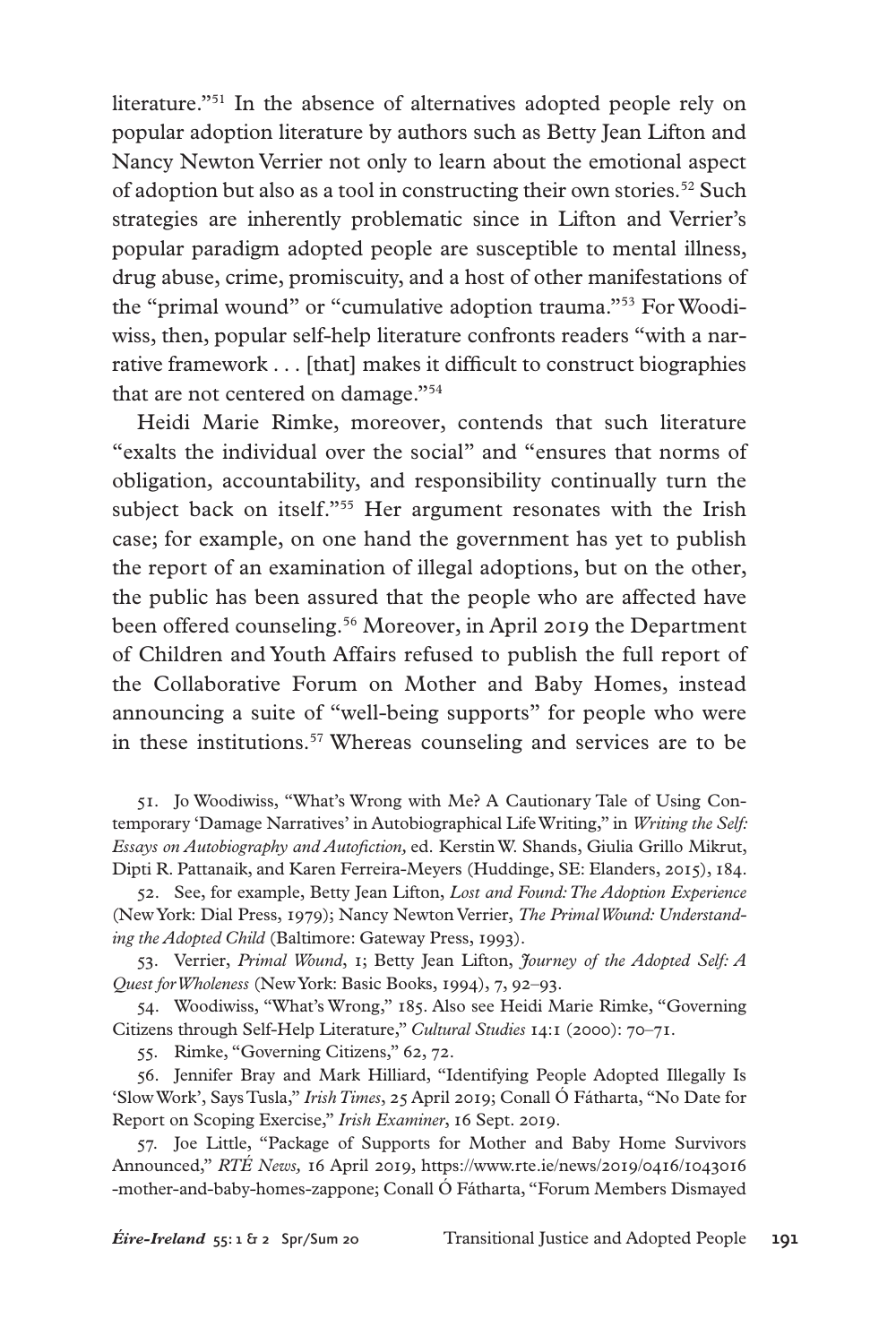welcomed, such supportive measures are provided in the absence of transparency and accountability (including access to state reports as well as personal and administrative records for adopted people and natural family members). This lack of access renders invisible and impenetrable the very system that is under investigation in the first place.

Adopted people living under such closed, secret systems are further disadvantaged in constructing their own life narratives because they are prevented from accessing their birth certificates and their personal adoption records. Moreover, because they were infants or very young children when adopted, they cannot rely on their own memories to reconstruct their individual life stories. They are denied access to the administrative records of the agencies and individuals involved in their placement and are thus impeded from understanding how those narratives fit into the wider historical picture. Haimes and Timms report that participants in their study considered "their name, more than any other piece of information," as associated with "the essence of their identity."58 And Anselm Strauss argues that a name "is a container; poured into it are the conscious or unwitting evaluations of the namer."59 But most adopted people in Ireland grew up without any knowledge of their original names—or indeed their natural parents' names. And without access to their adoption files or contact with their natural families, they are unable to inquire about the reflections informing the choice of their own names.

Equally lacking for the adopted is information explaining why and how they were placed with particular families. In most cases names were given by the adopting parents, yet the decision-making process about placing children lay with the adoption agency and the Adoption Board.<sup>60</sup> Subjective evaluations on the part of social workers thus

. Haimes and Timms, *Adoption*, 56–57.

. Anselm L. Strauss, *Mirrors and Masks: The Search for Identity* (New Brunswick, NJ: Transaction Publishers, 1997), 17.

. Anecdotal evidence suggests that some adoptive parents were brought to nurseries in institutions such as Temple Hill in Blackrock, Co. Dublin, and allowed to choose a child.

by Refusal to Publish Mother and Baby Homes Report in Full," *Irish Examiner*, 16 April 2019. The Collaborative Forum is a government-appointed group comprised of adopted people, natural mothers, and relatives of children who died in mother-andbaby homes.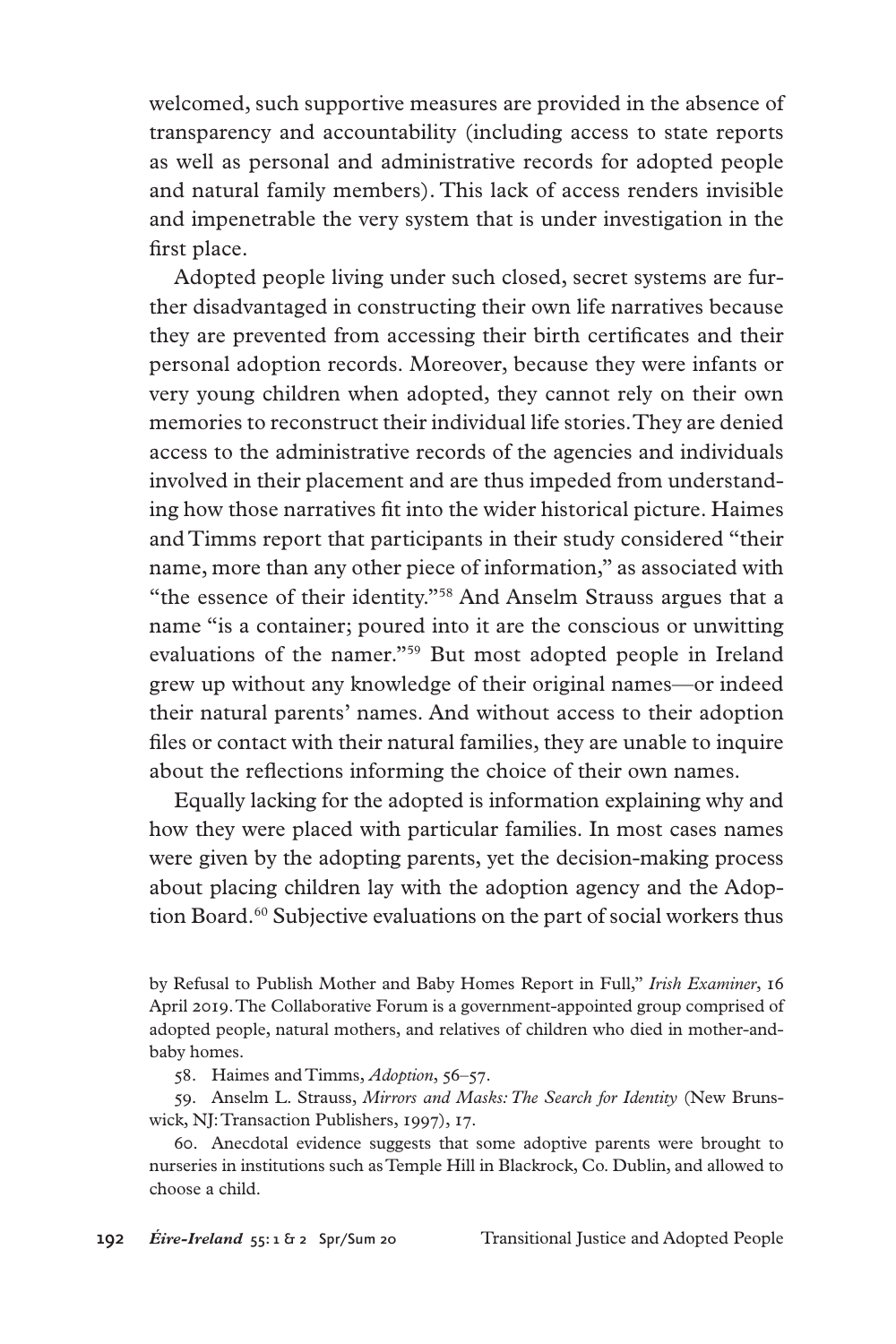determined the family that adopted a daughter or son. But here too Irish adopted people lack access to their personal files, the administrative records of the relevant adoption agency, and the records of the institutions in which they may have been born. Those who have managed to obtain personal data through subject-access requests under the GDPR report that these materials are heavily redacted, with the names of third parties, including social workers, effaced.<sup>61</sup> It is currently impossible, therefore, for an Irish adopted person to make "a request for an account" of how they came to have their adoptive identity because they do not know the names of those individuals holding the answers.<sup>62</sup>

# Adoption Activism: Civil Rights or Psychological Needs?

Since adopted people remain disadvantaged in compiling their own life histories, popular-psychology texts often fill the resulting lacuna. But adopted people experience what Miranda Fricker terms "hermeneutical injustice," occurring when there is a gap in the shared tools of interpretation available to marginalized individuals and groups in articulating their experience.<sup>63</sup> For adopted people this means that it can be difficult to put into words what it means to be adopted. And in the absence of alternative understandings, the alleged psychopathology of adoption has become the dominant narrative propelling information-rights campaigns. Much psychological and self-help literature suggests that the wish to trace one's origins stems from a deep psychological need—as a "self-therapy, correcting a psychopathological condition."<sup>64</sup> But Haimes and Timms argue the contrary: participants in their study were "normal, well-adjusted adults" who

- . O'Rourke et al., *CLANN*, 85–105.
- . Haimes and Timms, *Adoption*, 51.

. Miranda Fricker, *Epistemic Injustice: Power and the Ethics of Knowing* (Oxford: Oxford University Press, 2007), 155, 158–59.

. See, for example, Verrier, *Primal Wound,* 150–65; David M. Brodzinsky, Marshall D. Schechter, and Robin Marantz Henig, *Being Adopted: The Lifelong Search for Self* (New York: Anchor Books, 1993), 128–29; Marshall D. Schechter and Doris Bertocci, "The Meaning of the Search," in *The Psychology of Adoption,* ed. David M. Brodzinsky and Marshall D. Schechter (New York: Oxford University Press, 1990), 71–85; Haimes and Timms, *Adoption*, 76.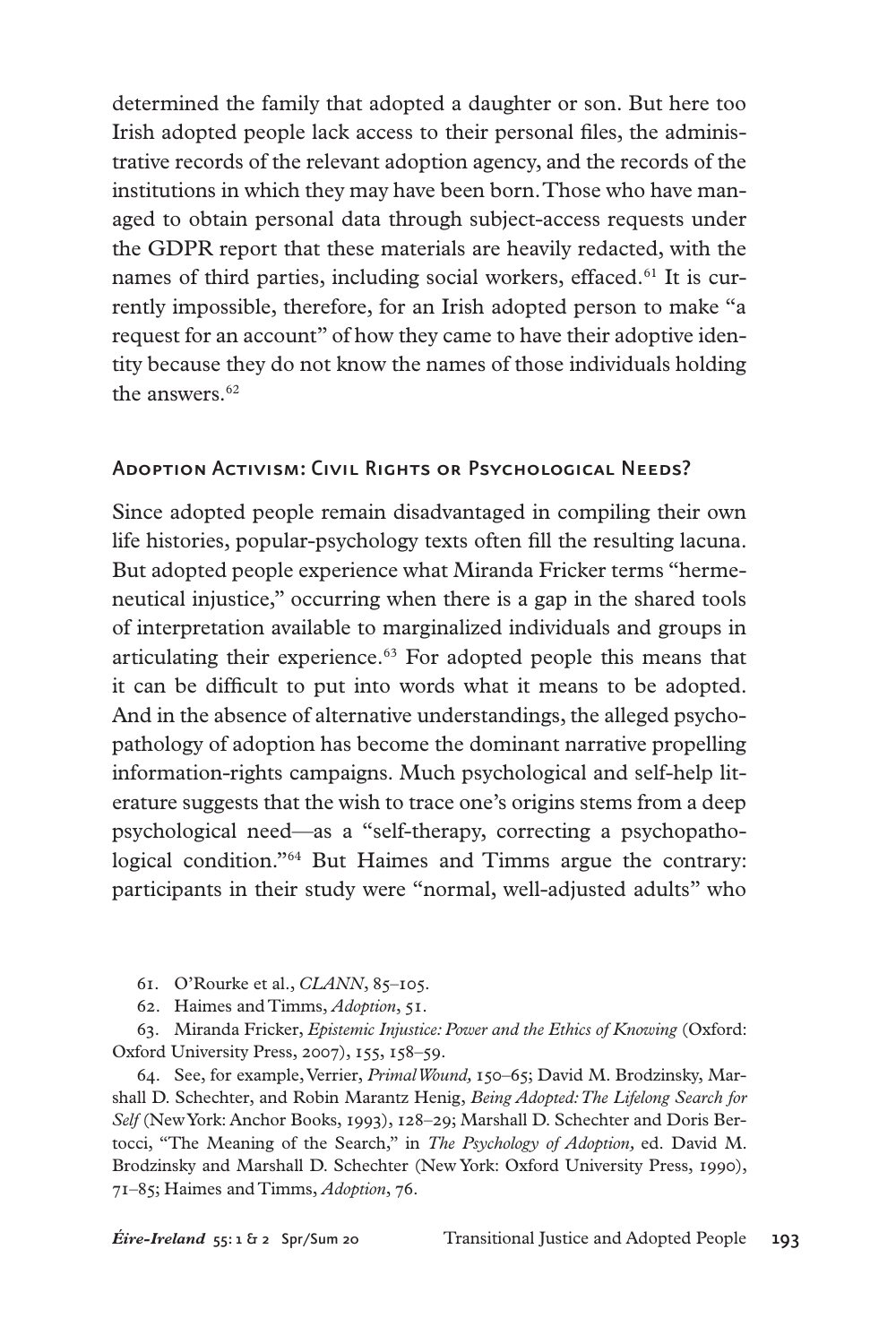did not conform to such assumptions.<sup>65</sup> Indeed, despite the failure of empirical evidence to support claims that adopted people suffer from a pathological condition, psychological research and psychopathological theories have played a prominent role in campaigns for adoption-information rights since the 1980s and 1990s, particularly in the United States.<sup>66</sup>

Ireland's adoption-information rights movement emerged against an international backdrop focusing on the psychological damage of adoption and the need for healing and support. In 1990 Eileen Ryan and Patricia Murray founded the Adult Adoptees Association (AAA) as a support group holding monthly meetings.<sup>67</sup> To protect this foundational ethos of support, the organization's leaders dissuaded the group from engaging in political activism.68 Two years later, Adoption Action was founded, initially as the "information and action committee" of the AAA, and later as an activist organization in its own right.<sup>69</sup> Although the history of the Irish adoption-rights movement has yet to be written, available evidence indicates that in these early years campaigners followed the lead of their American counterparts in basing their appeals on psychological need. In a 1992 letter to the *Irish Press*, Ryan makes her case clear:

Telling a child that he is adopted but that he has no right to his original records and birth history is not acceptable. . . . Growth into whole adulthood, with a secure sense of identity and capacity to achieve full potential, is seriously hindered by lack of birth information and cutting off from one's mother. . . . Dr. Betty-Jean Lifton, herself an adoptee, speaking on the psychopathology of adoption in Dublin recently, urged psychiatrists, therapists, and counsellors to tune into the "forbidden self" when treating adoptees and birth mothers who present with depression, eating disorders, adolescent acting-out, asthma, and

. Ibid.

. See, for example, E. Wayne Carp, *Adoption Politics: Bastard Nation and Ballot Initiative 58* (Lawrence: University Press of Kansas, 2004), 13–24.

. Personal communication from early AAA member. See also Adopted People's Association, "The Adult Adoptee's Association," *adoptionreland.com*, May 2000, http://www.connect.ie/~apa/apa/contacts/aaa.htm, archived at https://perma  $\text{c}c/4$ PNU-7HJ3.

. Ibid.

. "Adoption Action," *Irish Times,* 10 Nov. 1992, 29; Mairéad Nally, "Call for Free Information for Adopted Children and Both Sets of Their Parents," *Limerick Chronicle,* 13 Dec. 1994, 3.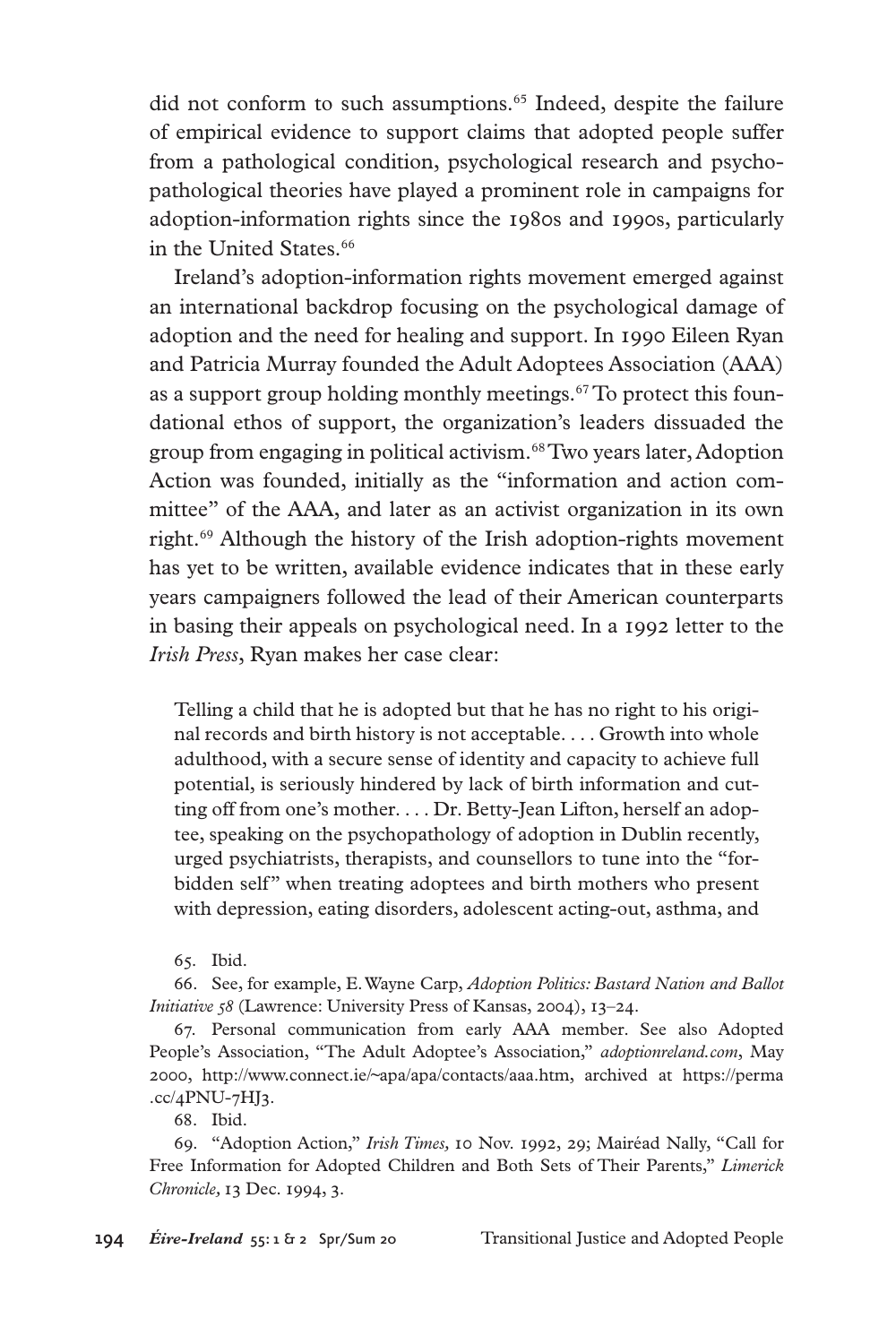many other psychological problems in numbers which exceed their proportion of the population*.* 70

In the same letter Ryan stresses that "the 'need to know' is not motivated by dissatisfaction with the adoptive parents."71 But Haimes and Timms's reflections on their research participants' use of language offers a critical perspective in understanding the motivation to justify the "need to know." They observed in their participants an attribute they labeled "just-talk," in which adopted people used the word "just" in order to "normalise their request [for information], thus minimising its dramatic and therefore potentially threatening nature." They argue that "something so self-evidently reasonable as . . . wanting to know who your parents are becomes immediately complex when needing explanation."72

Ireland was in the early stages of confronting its history of injustice against women and children in the early 1990s when Ryan and others began to speak out against a system that prevents adopted people from accessing their records. The only available script at the time underscored by Lifton's lecture in Dublin—was a model emphasizing the psychopathology of adoption. Hardly surprisingly, then, these early adoption advocates in Ireland campaigned on the basis of psychological need. However, strategies that pathologize adopted people run the risk of backfiring on the open-records movement by misrepresenting adopted people as potentially dangerous.

# From Psychopathology to Sociology

How can the injustice of sealed records be acknowledged without simultaneously pathologizing adopted people? I argue that a sociological rather than a psychological lens offers one way forward. From the psychopathological perspective adopted people seeking information rights are considered, in Haimes and Timms's memorable

. Eileen Ryan, "Secret Adoption," *Irish Press,* 25 Aug. 1992, 25. The AAA also reproduced Betty Jean Lifton's charter, *Rights and Responsibilities for Everyone in the Adoption Circle*, in handouts provided to attendees at support meetings. See Lifton, *Lost and Found*, 274–79.

<sup>.</sup> Eileen Ryan, "Secret Adoption," 25.

<sup>.</sup> Haimes and Timms, *Adoption*, 53.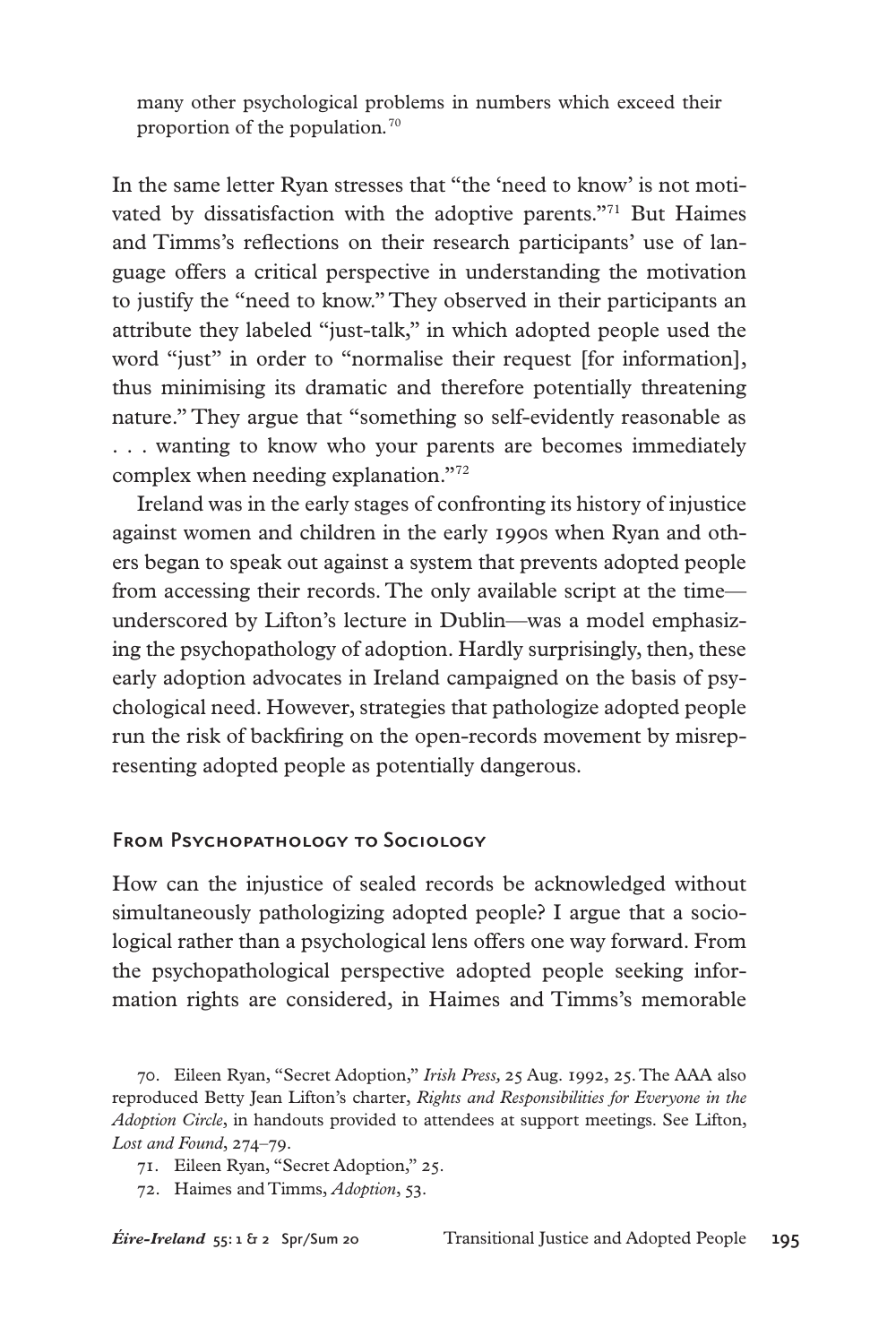phrase, as "psychological vagrants" looking for new relationships with family members.<sup>73</sup> This perspective rests on two assumptions: that accessing information automatically means contact with one's natural family, and that reunion with that family represents a needed form of therapy. But as already pointed out, such assumptions do not rest on empirical evidence, even if informed by adoption-psychology literature, both academic and popular.<sup>74</sup>

Many fields of psychology focus on traits of the individual rather than on the social structures that shape individual lives. But if the expert gaze in adoption research is steadfastly focused on the personal, findings will tend to emphasize the individual's triumphs or failings (for example in adoption-outcome studies); such findings can sometimes be used to draw dubious and unverified assumptions.75 Psychologist Myrna L. Friedlander's pronouncement that "adoption works" stands out as one example, for she arrives at that assertion after reading literature reviews on the high levels of resilience among adopted children.76 Such logic promotes adoption as a viable institution because adopted children are resilient; its conclusion is not only empirically dubious but also elides the power relations, inequalities, and other factors that can make children "adoptable" in the first place.<sup>77</sup>

. Ibid., 50. This paradigm also presumes that any approach made by an adopted person to his or her natural mother or family members will be unwanted.

. See, for example, Verrier, *Primal Wound,* 150–65; Brodzinsky, Schechter, and Henig, *Being Adopted*, 128–29; Schechter and Bertocci, "Meaning of the Search," 71–85.

. See also Eleana J. Kim, *Adopted Territory: Transnational Korean Adoptees and the Politics of Belonging* (Durham: Duke University Press, 2010), 9.

. Myrna L. Friedlander, "Adoption: Misunderstood, Mythologized, Marginalized," *The Counseling Psychologist* 31:6 (2003): 745–52.

. For example, in January 2010 the Irish government suspended intercountry adoptions from Vietnam because of two damning reports highlighting serious issues in that country's adoption practices in which the principles of the Hague Convention had been flouted in favor of the demands of prospective adopters seeking "available" children. See Hervé Boéchat, Nigel Cantwell, and Mia Dambach, *Adoption from Viet Nam: Findings and Recommendations of an Assessment* (Geneva: International Social Service, 2009); Ministry of Labour, Invalids, and Social Affairs, *Creating a Protective Environment for Children in Vietnam: An Assessment of Child Protection Laws and Policies, Especially Children in Special Circumstances in Vietnam* (Hanoi: Ministry of Labour, Invalids, and Social Affairs, 2009); Department of Health and Children, "Minister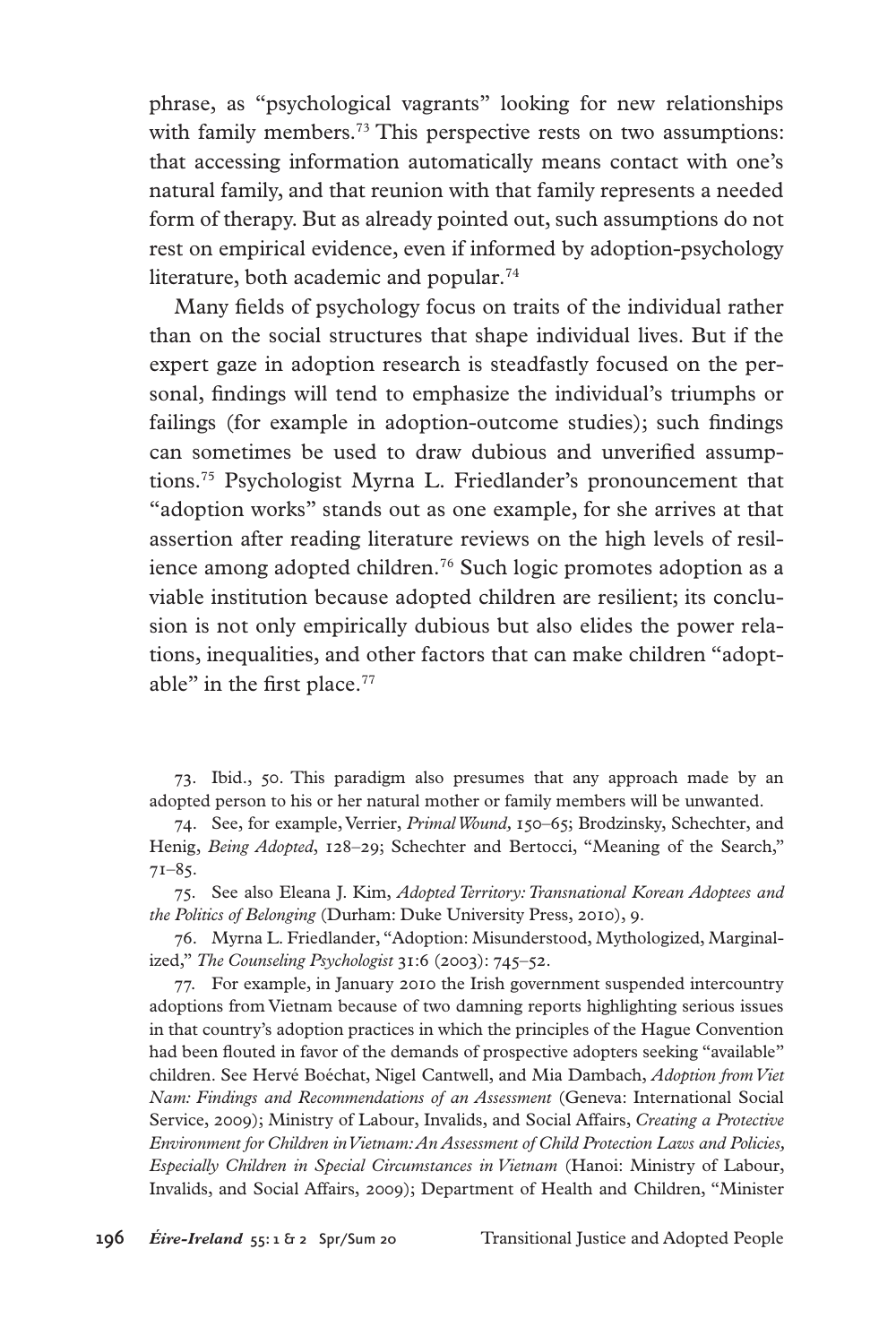Although I do not suggest that all psychologists arrive at false assumptions or view adopted people as unstable, I would nevertheless argue for significant rethinking among the disciplines traditionally associated with adoption research: psychology, medicine, and social work. I further suggest that the discipline of sociology, which has long neglected adoption studies, expand its boundaries of research.<sup>78</sup>

From a sociological perspective adopted people seeking information are far from psychologically impaired; they are attempting to place themselves within a system that has marginalized them. Haimes and Timms's research focused on the compulsory counseling requirement of the Children Act. In order to examine the relationship between "social identity and certain aspects of social policy," they studied the various social actors involved in this process, including parliamentarians, experts, local administrators, practitioners, and adopted people themselves.<sup>79</sup> They examined the impact of secrecy on an adopted person's social rather than ego identity, viewing the latter as insufficient to explain the phenomenon of adopted people making information requests. Haimes and Timms advocate shifting the focus to the social organization of adoption. This framework enables us to see that adopted people are at a disadvantage because they are unable to narrate their life histories—as when asked to pro-

Barry Andrews T.D. Announces Government Decision to Suspend Bilateral Intercountry Adoption Negotiations with Vietnam," Press Release, 14 Jan. 2010.

. Since the 1990s historians, literary scholars, and others writing about the treatment of unmarried mothers and their children in Ireland have made an invaluable contribution to our understanding of the historical, social, and cultural contexts of adoption. For example, see Sandra L. McAvoy, "The Regulation of Sexuality in the Irish Free-State, 1929–35," in *Medicine, Disease, and the State in Ireland, 1650–1940*, ed. Greta Jones and Elizabeth Malcolm (Cork: Cork University Press, 1999), 253–66; Maria Luddy, "Sex and the Single Girl in 1920s and 1930s Ireland," *Irish Review* 35 (Summer 2007): 79–91; James M. Smith, *Ireland's Magdalen Laundries and the Nation's Architecture of Containment* (Notre Dame, IN: University of Notre Dame Press, 2007); Lindsey Earner-Byrne, *Mother and Child: Maternity and Child Welfare in Dublin, 1922–60* (Manchester: Manchester University Press, 2007); Jennifer Redmond, "'Sinful Singleness'? Exploring the Discourses on Irish Single Women's Emigration to England, 1922–1948," *Women's History Review* 17:3 (2008): 455–76; Donnacha Seán Lucey, *The End of the Irish Poor Law? Welfare and Healthcare Reform in Revolutionary and Independent Ireland* (Manchester: Manchester University Press, 2015), 82–118; Paul Michael Garrett, "'Unmarried Mothers' in the Republic of Ireland," *Journal of Social Work* 16:6 (2016): 708–25.

. Haimes and Timms, *Adoption*, 12, 63, 76.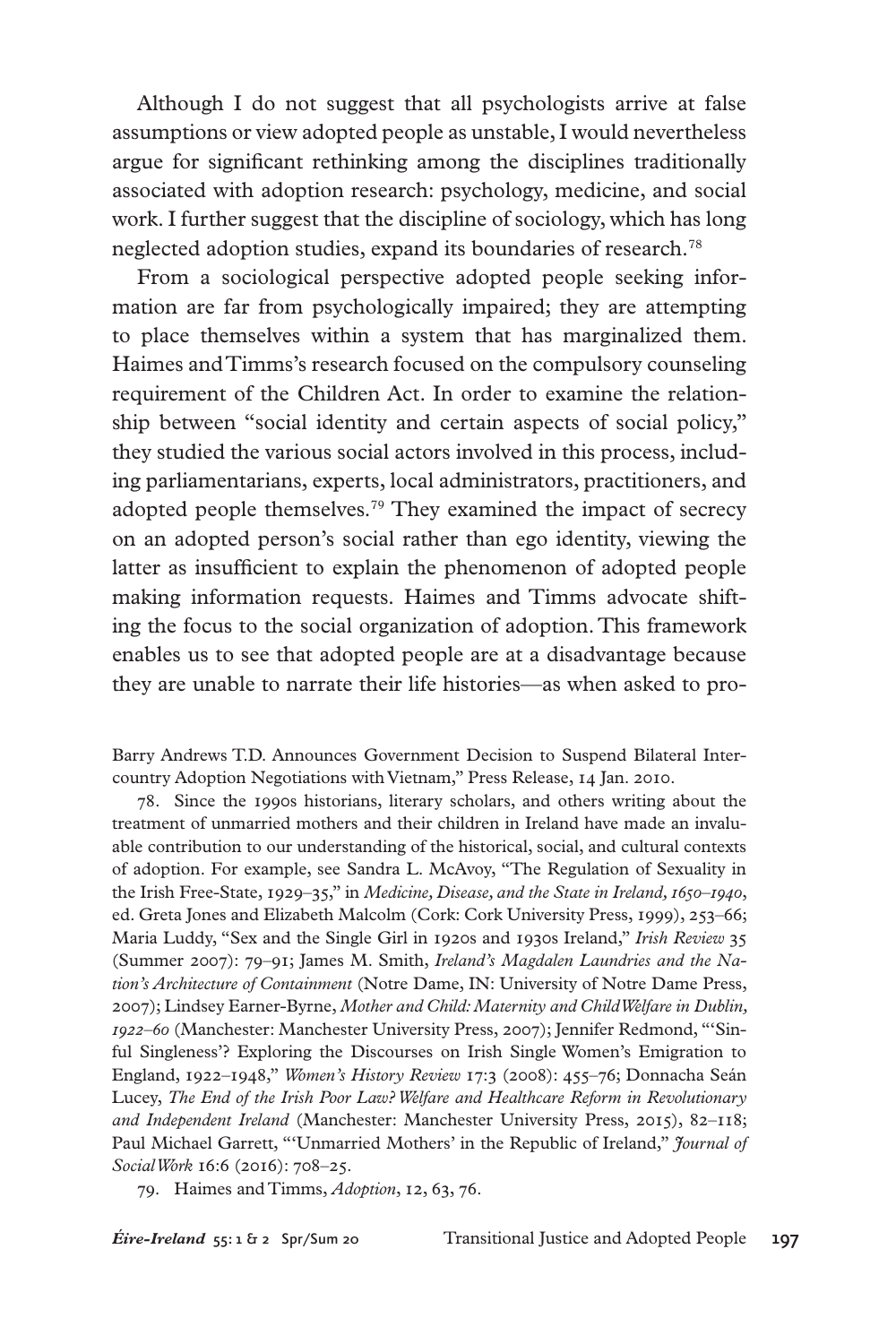vide basic information such as medical history, family background, or simply their name at birth. Haimes and Timms argue that a person's social identity "is precisely that which opens them to question, suspicion, friendliness, rejection, special-ness on the grounds of that which distinguishes them socially." For adopted people, "what distinguishes them from others is their adoptive status."80 The inequity of closed adoption records is central to this paradigm, but—and this is pivotal—there is no inference of associated psychological damage. Again in the words of Haimes and Timms, a "social identity open to questioning does not imply, as a damaged ego might, a degree of psychological disturbance, but rather that extra care is needed to ensure the individual is taken as a serious, competent but non-threatening member of society."81

# Transitional Justice and Adopted People

Although the Irish state has begun to redress the nation's treatment of women and children,<sup>82</sup> current discourses around such humanrights violations generally characterize historical abuse as entirely institutional rather than systematic, widespread, and dependent on social classifications. Those discourses, moreover, have too often ignored closed and secret adoption as a form of injustice. Because all parties were expected to get on with their lives after the signing of an adoption order, silence and secrecy were inculcated within the adoptive family. Consequently, adoption was rarely discussed beyond being a given fact, and in some instances adoptive parents hid the fact that their daughter or son was adopted. Fearful of appearing disloyal, many adopted people have waited until their adoptive par-

- . Ibid., 76–77.
- . Ibid., 77.

. In 1999 taoiseach Bertie Ahern apologized to people who had been abused in residential institutions as children. Following the apology the state set up the Commission to Inquire into Child Abuse and the Residential Institutions Redress Board. In 2011 the government established the Inter-departmental Committee to Establish the Facts of State Involvement with the Magdalen Laundries; however, an official state apology to Magdalen survivors would not come until 2013. In 2015 the government established a Commission of Investigation into Mother and Baby Homes.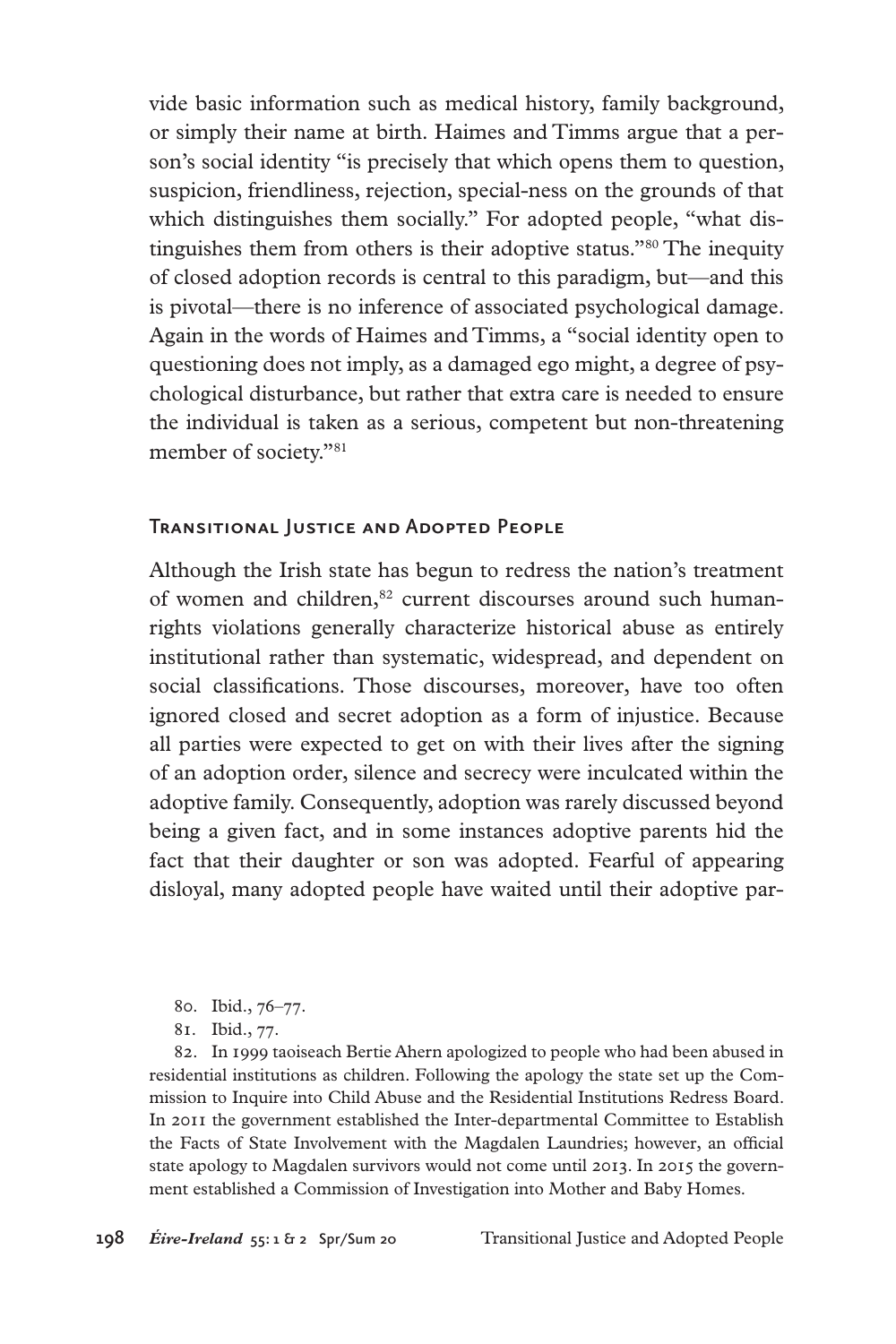ents have died before seeking information.<sup>83</sup> For adopted people, conforming to expected norms—for example, dutifully reporting a happy adoption experience—has been seen as "success," whereas deviance from such norms—as in protesting against the closed system—has implied "failure."84 These factors exacerbate the difficulties faced by Irish adopted people, explaining why so few recognize that they are affected by historic injustice. Consequently, adoption-rights campaigners confront challenges in their efforts to achieve recognition of adoption as a key element underpinning the Irish state's systemic human-rights violations against women and children.

Transitional justice includes four core principles: the right to know the truth about historic abuses and the fate of the disappeared; the state's obligation to investigate and prosecute human-rights abuses; the right to reparations; and finally, the state's obligation to prevent the recurrence of human rights abuses in the future.<sup>85</sup> For adopted people reparation and the right to know the truth are inextricably linked. In essence "redress" means equal access to personal data, for without these records no form of reparation is either possible or meaningful.86 In 2015 the Irish government established a Commission of Investigation to examine abuse in mother-and-baby homes; however, its focus is almost entirely on institutional abuse—thus excluding the adoption system and adopted people as a core component of its investigative process, even though many adopted people were born and adopted from these very institutions.<sup>87</sup> In the CLANN

. Vivienne Darling, "Social Work in Adoption: Vignette," in *Social Work in Ireland: Historical Perspectives*, ed. Noreen Kearney and Caroline Skehill (Dublin: Institute of Public Administration, 2005), 187; O'Rourke et al., *CLANN*, 80.

. Harold J. Abramson, *Issues in Adoption in Ireland* (Dublin: The Economic and Social Research Institute, 1984), 53.

. UN Office of the High Commissioner for Human Rights, *Transitional Justice and Economic, Social, and Cultural Rights* (UN Doc. HR/PUB/13/5, 11 April 2014), 5.

. The same is true of people raised in informal-care settings and others affected by historical abuse.

. Precise figures for the number of adoptions from mother-and-baby homes, public hospitals, private hospitals, private nursing homes, etc., are not currently available. Commission of Investigation (Mother and Baby Homes and Certain Related Matters) (SI 2015/57), *EISB*, http://www.irishstatutebook.ie/eli/2015/si/57/made/en /html. ARA and JFMR are aware of over 180 agencies, institutions, and individuals that were involved with unmarried mothers and their children. For a critique of the Commission of Investigation and its processes and operation, see O'Rourke et al., *CLANN*, 129–34.